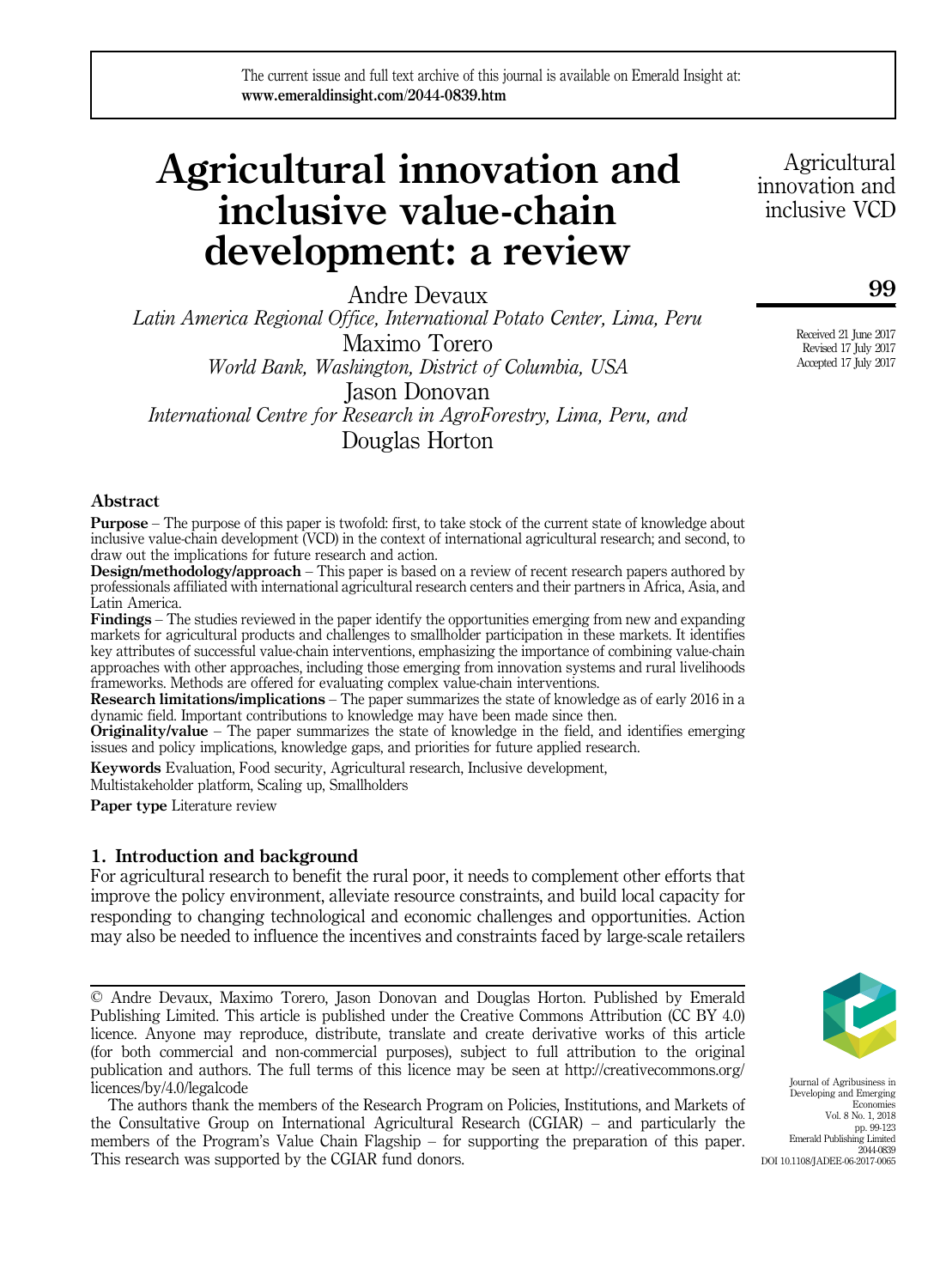JADEE 8,1

100

and buyers, for them to more effectively engage with smallholder producers and build mutually beneficial business relationships that are able to stand the test of time.

It is widely believed that together, such efforts can lead to tangible improvements in smallholders' production and marketing practices, benefitting smallholders as well as other market participants. However, there are relatively few documented cases of interventions that have been successful in promoting inclusive value-chain development (VCD).

Since the 1970s, international agricultural research centers have worked with national and regional partners to stimulate agricultural innovation and growth. In many cases, the benefits derived by smallholders have been constrained by these farmers' limited opportunities to market their products. In an attempt to expand the benefits of agricultural research and development (R&D) for smallholders, since 2000, many organizations have experimented with approaches for promoting innovation on small farms and inclusive VCD.

Traditionally, different groups based in different organizations have designed and implemented interventions that focused on production and marketing. While agricultural research organizations have focused on increasing agricultural production and productivity, non-governmental organizations (NGOs) and others concerned with agribusiness development have focused on marketing and VCD. The overall impact of interventions in these two areas has been limited in part by the lack of a more holistic approach that addresses challenges and opportunities all along the value chain, from input suppliers and farmers' fields, through the various stages in the market chain, all the way up to the ultimate consumers. Evaluation has also been commonly identified as an area that requires strengthening in complex interventions, such as those that promote inclusive innovation and VCD.

In 2013, the Research Program on Policies, Institutions, and Markets in the Consultative Group on International Agricultural Research (CGIAR) decided to take stock of the state of knowledge on inclusive agricultural VCD in the context of international agricultural research[1]. Researchers from throughout the CGIAR were invited to submit papers on innovation for inclusive VCD. More than 30 submissions were received and reviewed for their relevance to current debates on how agricultural research, innovation, and VCD can benefit smallholders, and for their scientific quality. After the initial review, 14 papers were selected for more in-depth review and inclusion in a book (Devaux et al., 2016)[2].

This paper presents highlights of the research papers reviewed, and identifies the main themes that emerge from this research, the policy implications, and priorities for future research. Section 2 introduces key concepts and perspectives related to research, innovation, and VCD. Section 3 presents highlights of the papers reviewed. Section 4 discusses the main themes that emerge from the research review and the policy implications, and Section 5 identifies important gaps in the research reviewed, and priorities for future work to promote innovation and inclusive VCD.

#### 2. Perspectives on agricultural research, innovation, and VCD

Views on the role of agricultural research, innovation, and VCD in reducing rural poverty, and on their interrelationships, have evolved substantially in recent years. This section introduces key concepts and clarifies their meaning in the context of this review.

#### 2.1 Perspectives on agricultural research and innovation

Agricultural research has often been confused with innovation. However, there are important differences between them. Research is concerned with the production of new knowledge, which may or may not be used in practice. Innovation, on the other hand, is concerned with the processes of change in the production and marketing of goods and services – changes that may or may not be driven by research.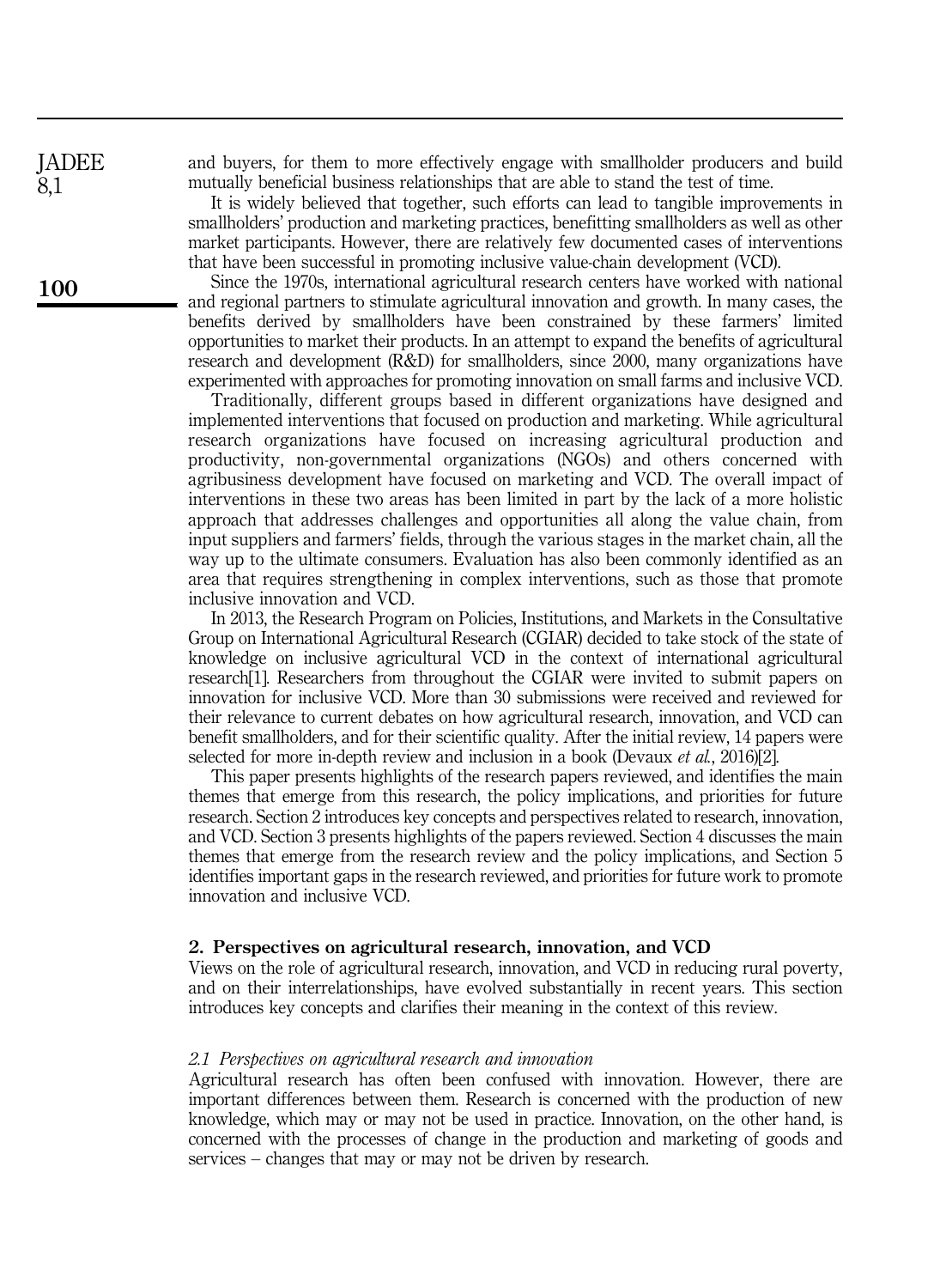In the context of agricultural development, innovation has been defined as "the process by which individuals or organizations master and implement the design and production of goods and services that are new to them, irrespective of whether they are new to their competitors, their country, or the world" (World Bank, 2012, p. 2).

When CGIAR was established in the early 1970s, its strategy was "to use the best science in advanced countries to develop technologies for the benefit of food-deficit countries and populations" (Lele, 2004, p. 3). At that time, agricultural research was assumed to be the principal source of farm-level innovation, which would increase productivity, benefitting poor farmers as well as consumers. In essence, the research results were assumed to flow through an "innovation pipeline" from basic research conducted by advanced research institutes, to strategic research conducted by CGIAR centers, to applied and adaptive research conducted by regional and national programs, and finally through outreach or extension programs to farmer adopters (Biggs, 1990; Ashby, 2009).

Over time, the limits of the pipeline model became apparent as our understanding of innovation processes improved, more actors became involved in research and innovation processes, and stakeholders began to expect agricultural research to solve more complex problems of rural poverty, food insecurity, nutrition, and sustainable management of natural resources. As a result, after the 1970s, priorities shifted from building agricultural research institutes to strengthening research systems, improving technology transfer, linking researchers more effectively with farmers, strengthening agricultural innovation systems, and developing value inclusive chains (Pant and Hambly, 2009; Donovan et al., 2015).

Innovation is stimulated by the interaction of individuals and organizations with diverse – often conflicting – stakes in the management of scarce resources or the governance of productive processes. For this reason, interventions to promote innovation often involve what may be called "innovation brokering" or "facilitation," which focuses on enabling other actors to engage in critical reflection, experimentation, and joint learning (Klerkx et al., 2009, p. 413).

The institutional arrangements and standard operating procedures of agricultural R&D organizations have tended to lag behind the evolution of thinking on innovation processes and systems (Hall, 2009, p. 30). Consequently, most agricultural research organizations continue top focus on expanding the supply of new technologies rather than on linking research more effectively to change processes on farms and in value chains.

Despite the continuing dominance of the pipeline model of innovation, some donors have supported project teams within agricultural research organizations that have been charged with making better use of research to benefit the poor. These teams, generally focused on specific countries or regions, have experimented with new ways to link research with development and strengthen the contributions of research to agricultural innovation and small farmers' welfare. Many of these teams have achieved promising results. But few have documented their approaches and the results in peer-reviewed publications, limiting their contributions to knowledge and practice on linking research with development.

## 2.2 Perspectives on VCD

Value-chain concepts represent an important change in thinking about development and the relationships among agricultural producers, traders, processors, and consumers. The term "value chain" is used in different ways in the professional literatures. In this paper, a value chain refers to the sequence of interlinked agents and markets that transforms inputs and services into products with attributes that consumers are prepared to purchase. Millions of low-income people, a large proportion of whom are women, participate in agricultural value chains as producers, traders, processors, and retailers.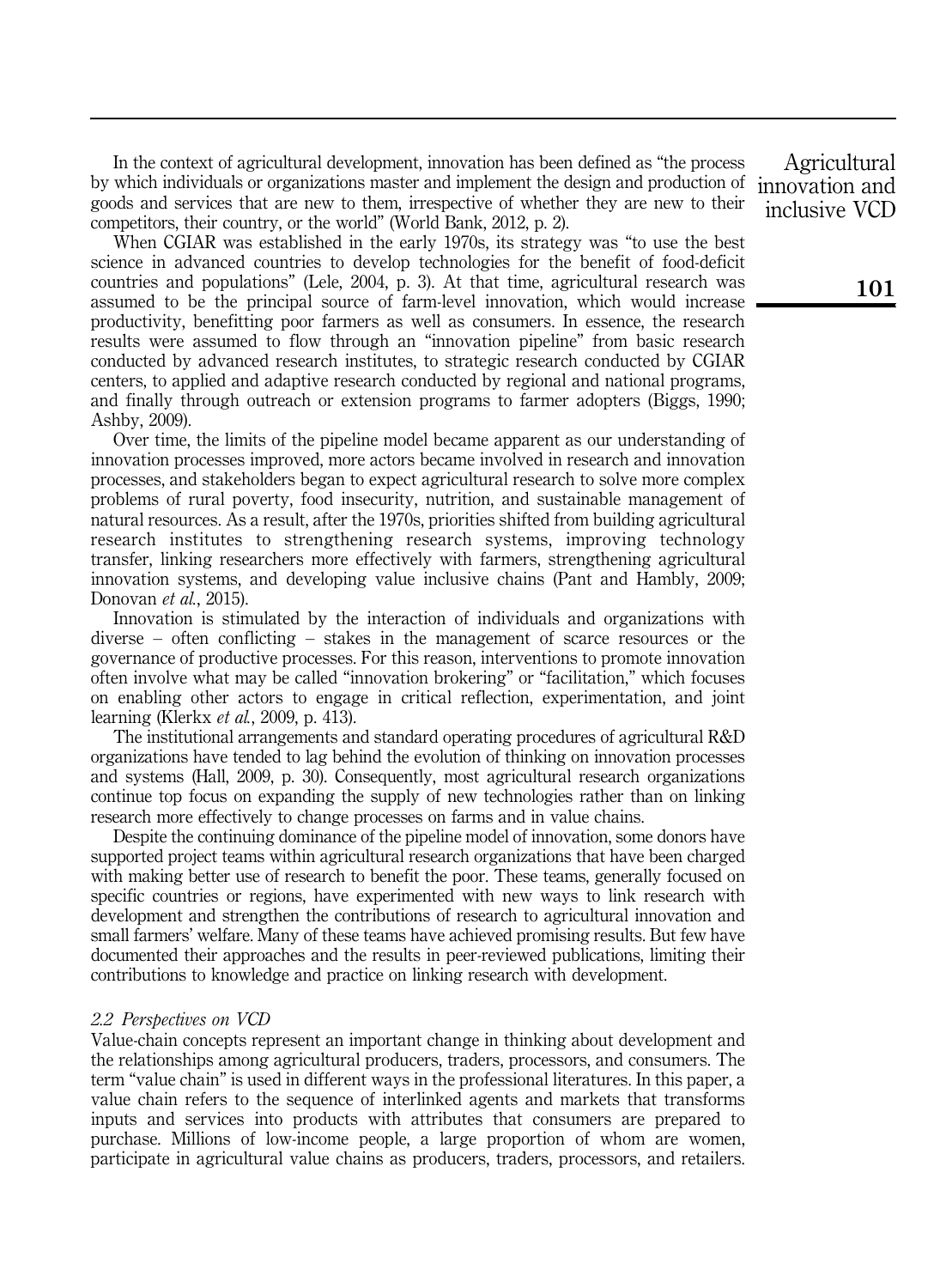Many millions more, including most of the developing world's poor, participate in agricultural value chains as laborers or consumers. As Raj (2011) argues, in this journal's inaugural editorial: JADEE 8,1

> Agriculture "can play a significant role in the livelihoods of rural populations by providing work opportunities related to agribusiness. Indeed, agribusinesses at any scale, even micro-enterprises, begin to provide a path to economic well-being."

Haggblade et al. (2010, p. 1429) note:

[...] landless and near-landless households everywhere depend heavily on non-farm income for their survival, while agricultural households count on non-farm earnings to diversify risk, moderate seasonal income swings, and finance agricultural input purchases.

Therefore, improving the performance of agricultural value chains stands to benefit large numbers of people (Reardon and Timmer, 2012; Reardon *et al.*, 2012; Aramyan *et al.*, 2005; Lohman et al., 2004; Lambert and Pohlen, 2001; Tschirley et al., 2015).

Agro processing is a key component of the rural non-farm economy. Most studies of VCD associate "modern" enterprises with "large-scale" ones, which are highly visible in and around cities in the processing and retail sectors – employing large numbers of workers and serving large numbers of (mainly urban) consumers. In contrast, most of the studies reviewed in the present paper highlight modernization processes that are taking place among small and medium-sized agro-enterprises located in rural areas and small towns. These enterprises often face the double challenge of responding to effectively to the evolving demands of processors and consumers, as well as supporting their smallholder input suppliers in upgrading their capacity to deliver quality inputs in sufficient volumes.

VCD refers to a type of intervention that aims to address poverty through improved linkages between businesses and poor households within a value chain. In contrast to the traditional agricultural R&D approaches that focus narrowly on improving the capacities of smallholders to increase their productivity or better manage natural resources, VCD challenges R&D organizations to work with diverse stakeholders to understand the performance of the value chain and identify mutually beneficial options for improving chain performance. It is reasoned that by working in closer collaboration with private sector actors, VCD can increase the benefits for the poor and enhance the prospects for sustaining operations and benefits after the termination of an intervention. For smallholders, benefits may include increased income, more secure market linkages, and access to new services for production. For wholesalers, processors, and other downstream enterprises, benefits may include improved quality and flow of raw material, reduced transaction costs, and enhanced environmental and social credentials.

VCD often targets marginalized actors in a value chain, such as smallholders, small-scale businesses, and landless laborers. Such "inclusive" VCD has been defined as a "positive or desirable change in a value chain to extend or improve productive operations and generate social benefits: poverty reduction, income and employment generation, economic growth, environmental performance, gender equity and other development goals" (UNIDO, 2011, p. 1). It is from this perspective that many development agencies, donors, and governments have adopted VCD as a key element of their rural poverty-reduction strategies (Humphrey and Navas-Alemán, 2010).

There is a reason for both optimism and concern regarding the poverty-reduction potential of VCD. While globalizing markets offer opportunities for marketing higher-value products that simply did not exist before, these markets generally demand considerably more in terms of business acumen, efficiency, and attention to quality and food safety standards than markets for traditional products (Reardon et al., 2009). Value-chain participation in more demanding markets requires smallholders to deliver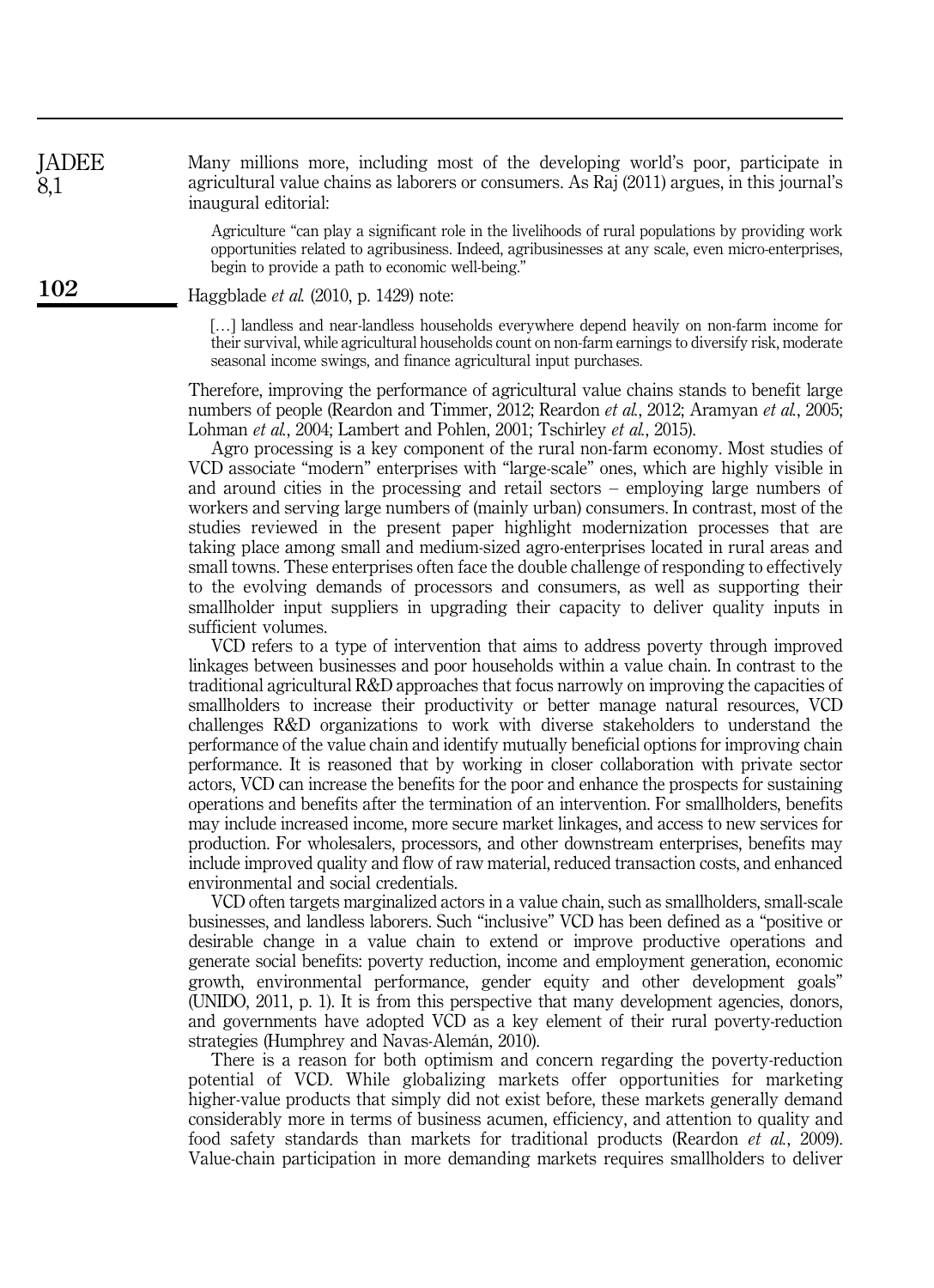regular supplies of produce of consistent quality and sufficient quantity. Meeting these conditions requires access to land, inputs, technology, knowledge, organization, capacity, skill, and infrastructure, which may not exist in some communities or among some groups of asset-poor producers.

The limited asset endowment of an individual farm family is not the only thing that may limit the benefits it derives from market participation. Participation of smallholder farmers in high-value markets exposes them to new risks, which might outweigh the potential benefits (Ricketts *et al.*, 2014). An analysis of experiences in Latin America (Berdegue *et al.*, 2015) indicates that the marketing opportunities and performance of family farmers are strongly influenced by the local economic environment, or "proximate context." Smallholders who operate in areas experiencing open, dynamic development – for example, near provincial towns with growing incomes, markets, and employment – tend to have more market opportunities and take better advantage of them than farmers in less economically dynamic areas.

There is an urgent need to learn from experiences with VCD interventions, in order to improve the design of future interventions. This reflects both the inherent complexity of designing and implementing interventions with small businesses and the rural poor, and the growing pressures for development programs to achieve more impact in less time and with fewer resources.

## 3. Overview of recent research

A central purpose of the present paper is to take stock of the current state of knowledge on ways to foster agricultural innovation and inclusive VCD. Many of the papers reviewed cover a range of topics. But they can usefully be grouped under three headings, depending on their main contributions to the state of knowledge:

- (1) those which provide insights on challenges to inclusive VCD and approaches for promoting it;
- (2) those which provide lessons for linking innovation and VCD; and
- (3) those which examine methods for evaluating innovation and VCD.

Table I provides summary information on these three sets of papers.

## 3.1 Challenges and approaches for inclusive VCD

Four of the papers reviewed focus mainly on the approaches used by the private sector and development agencies for bringing smallholders into value chains for higher value agricultural products, and the related challenges faced. Donovan et al. (2015) provides a comparative review of tools available for designing VCD interventions. It reviews 11 guides for value-chain analysis – a first step in the design of VCD strategies. The guides provide a useful framework for understanding markets and engaging with value-chain stakeholders. However, the guides often overlook a critical issue for achieving inclusive VCD: the basic conditions necessary for VCD to advance development objectives and achieve sustainability. The authors suggest three areas for future critical reflection and debate on the design of guides for VCD:

- (1) concepts, methods, and tools for addressing the specific challenges and needs of the poor in value chains;
- (2) tools for identifying important factors in the context of value chains and the implications for interventions; and
- (3) mechanisms for mutual learning on the design and implementation of VCD interventions.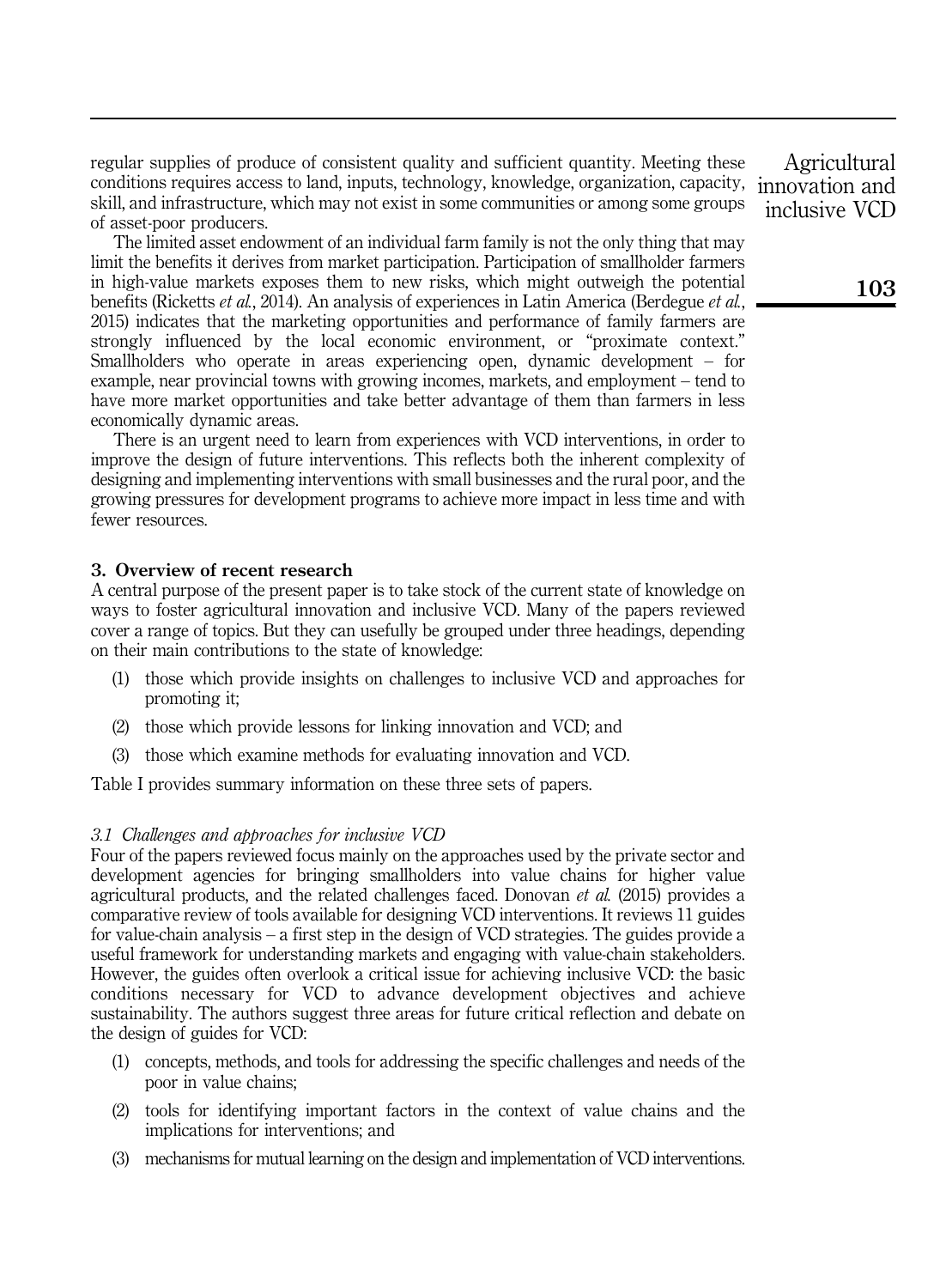| JADEE<br>$\tilde{8},1$                                       |                                       |                                                                                                                                                                   |                                                                                                                                                                                                      |                                                                                                                                                                         |                                                                                                                                                                          |                                                                                                                                                                                                                |                                                                                                                                                                         |                                                                                                                                                                                                                                                     | (continued) |
|--------------------------------------------------------------|---------------------------------------|-------------------------------------------------------------------------------------------------------------------------------------------------------------------|------------------------------------------------------------------------------------------------------------------------------------------------------------------------------------------------------|-------------------------------------------------------------------------------------------------------------------------------------------------------------------------|--------------------------------------------------------------------------------------------------------------------------------------------------------------------------|----------------------------------------------------------------------------------------------------------------------------------------------------------------------------------------------------------------|-------------------------------------------------------------------------------------------------------------------------------------------------------------------------|-----------------------------------------------------------------------------------------------------------------------------------------------------------------------------------------------------------------------------------------------------|-------------|
| 104                                                          | Main contribution to knowledge        | weaknesses of 11 guides. Provides recommendations for<br>guide use by context, and identifies priorities for<br>Summarizes the main features, strengths, and      | Makes a plea for integrating a livelihoods focus into VCD,<br>Extracts lessons for improving design of inclusive VCD.<br>with a particular focus on farmer asset endowments<br>reflection and debate | noting limitations for achieving poverty-reduction goals<br>Gauges outcomes of access to certified-coffee markets,<br>posed by limited asset endowments of smallholders | farming with smallholders in developing countries. Notes<br>Presents an extensive review of literature on contract<br>relevant theory and identifies policy implications | Illustrates the value of integrating innovation system and<br>value-chain approaches, to enhance smallholder<br>innovation and market success                                                                  | demand for quality meat, identifies key aspects of the<br>In addition to the underlying driver of strong market<br>context and the intervention that contributed to the | transformation of beef-cattle production and marketing in<br>Develops a framework for analyzing collective action in<br>diversity to improve smallholder access to markets.<br>value-chain innovation, taking advantage of potato<br>a Vietnam case |             |
|                                                              | Approach                              | review of guides<br>for value-chain<br>Comparative                                                                                                                | literature and<br>experience<br>Review of<br>analysis<br>authors'                                                                                                                                    | Case study                                                                                                                                                              | Review of<br>literature                                                                                                                                                  | Comparative<br>case studies                                                                                                                                                                                    | Case study                                                                                                                                                              | Comparative<br>case studies                                                                                                                                                                                                                         |             |
|                                                              | Value chain, country<br>or region     |                                                                                                                                                                   | General                                                                                                                                                                                              | Certified green coffee in<br>Nicaragua, for export                                                                                                                      | General                                                                                                                                                                  | Livestock products in<br>Ethiopia, Syria, and<br>Vietnam                                                                                                                                                       | Beef in Vietnam                                                                                                                                                         | Potato products in Bolivia,<br>Ecuador, and Peru                                                                                                                                                                                                    |             |
|                                                              | Title                                 | Papers dealing mainly with challenges and approaches for inclusive value-chain development<br>Guides for value-chain development: General<br>a comparative review | poverty reduction: a reality check and<br>Value-chain development for rural<br>a warning                                                                                                             | Changing asset endowments and<br>higher-value markets: evidence<br>from certified-coffee producers<br>smallholder participation in<br>in Nicaragua                      | farming in developing<br>countries: theory, practice, and<br>policy implications<br>Contract                                                                             | Papers dealing mainly with linking agricultural innovation and inclusive value-chain development<br>lessons from fodder innovation case<br>Enhancing innovation in livestock<br>value chains through networks: | beef-cattle production in Vietnam<br>studies in developing countries<br>Transformation of smallholder                                                                   | Devaux et al. (2009) Collective action for market chain<br>innovation in the Andes                                                                                                                                                                  |             |
| Table I.<br>Summary information<br>on the papers<br>reviewed | publication date)<br>Author (original | Donovan $et$ al.<br>(2015)                                                                                                                                        | (2012)<br>Stoian et al.                                                                                                                                                                              | Donovan and<br>Poole (2014)                                                                                                                                             | Minot and Sawyer<br>(2016)                                                                                                                                               | Ayele et al. (2012)                                                                                                                                                                                            | Stür et al. (2013)                                                                                                                                                      |                                                                                                                                                                                                                                                     |             |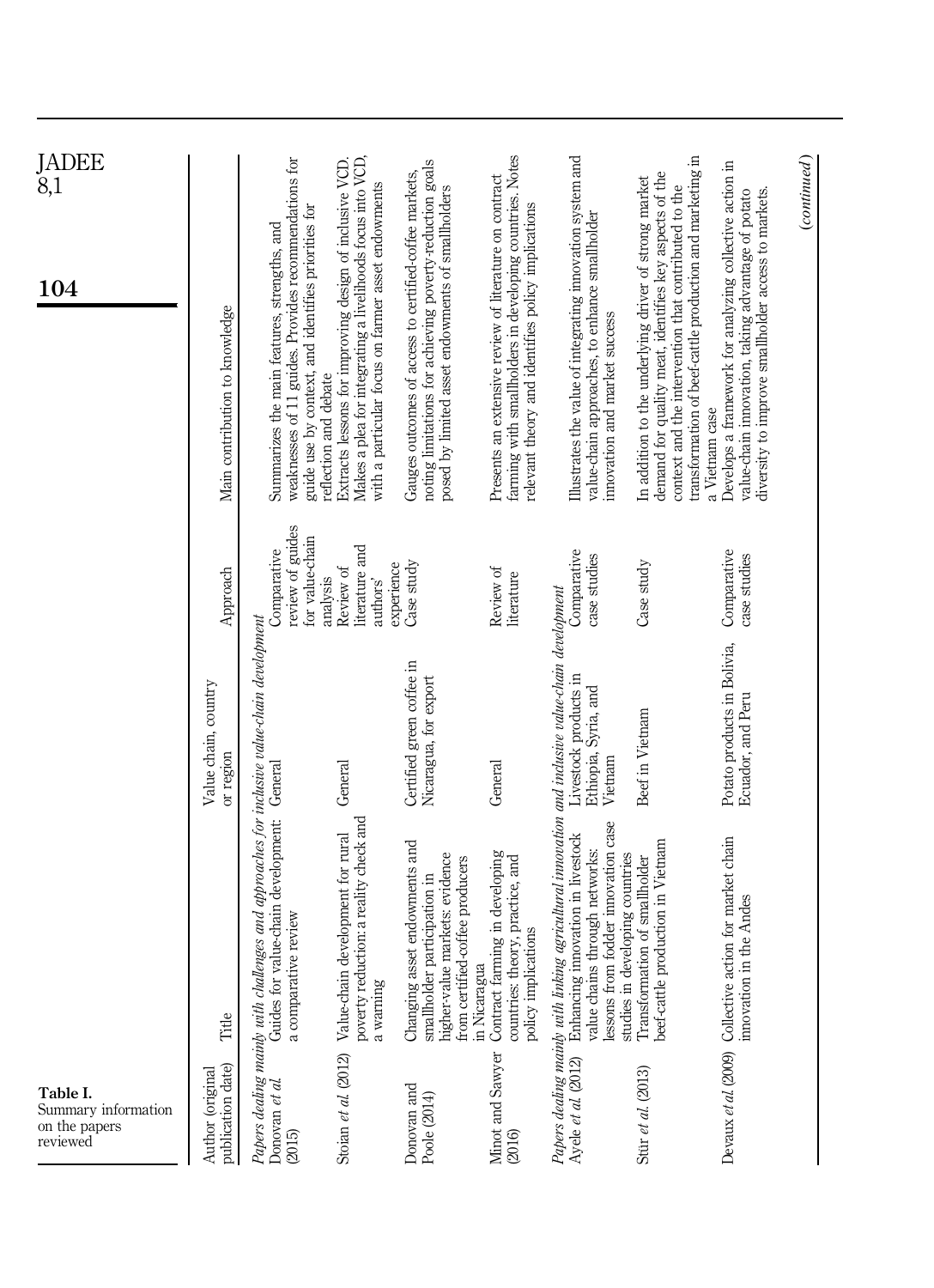| publication date)<br>Author (original | Title                                                                                                                                                                                                        | Value chain, country<br>or region                                                   | Approach                                                        | Main contribution to knowledge                                                                                                                                                                                                                                                                                             |
|---------------------------------------|--------------------------------------------------------------------------------------------------------------------------------------------------------------------------------------------------------------|-------------------------------------------------------------------------------------|-----------------------------------------------------------------|----------------------------------------------------------------------------------------------------------------------------------------------------------------------------------------------------------------------------------------------------------------------------------------------------------------------------|
| Thiele et al. (2011)                  | linking small farmers to value chains: Ecuador and Peru<br>Multistakeholder platforms for<br>evidence from the Andes                                                                                         | Potato products in Bolivia,                                                         | Comparative case<br>studies                                     | Applies the framework to identify early results and policy<br>on differences in characteristics of the value chains, the<br>Identifies two types of multistakeholder platform based<br>participating actors, and institutional arrangements.<br>Analyzes platform performance, and presents<br>implications of Andean work |
| Kilelu et al. (2013)                  | in supporting coevolution<br>Unraveling the role of innovation<br>of innovation: contributions and<br>tensions in a smallholder dairy<br>platforms                                                           | Dairy products in Kenya                                                             | Case study                                                      | unexpected results of innovation processes, and the need<br>Highlights the dynamics, inherent tensions, and<br>to strengthen feedback, learning, and adaptive<br>preliminary results and implications<br>management of innovation                                                                                          |
| Swaans et al. (2013)                  | Dealing with critical challenges in<br>African innovation platforms: lessons<br>development program<br>for facilitation                                                                                      | Several chains addressed by<br>Africa south of the Sahara<br>11 programs, mainly in | authors' experience<br>and literature<br>Synthesis of<br>review | differentials, gender, external vs internal facilitation,<br>facilitation, related to: platform dynamics, power<br>Highlights critical issues for effective platform<br>sustainability, scale, and evaluation                                                                                                              |
|                                       | Papers dealing mainly with the evaluation of complex interventions to promote inclusive value-chain development<br>Saenger et al. [2014) Impact of third-party contracts in<br>agricultural markets: a field | Dairy products in Vietnam Case study                                                |                                                                 | field experiment (randomized control trial) to study the effect<br>Demonstrates the methodology and presents results of a                                                                                                                                                                                                  |
| Cavatassi et al.<br>(2011)            | agricultural economy: the case of the<br>plataformas de concertación in Ecuador<br>Linking smallholders to the new<br>experiment in Vietnam                                                                  | Potato products in Ecuador Case study                                               |                                                                 | identify program impacts. Provides evidence of the effects<br>An exemplary evaluation, applying multiple methods to<br>of eliminating information asymmetry in contract farming<br>of combining production support with facilitating                                                                                       |
|                                       | adaptations: lessons from evaluation<br>development approach in the Andes<br>Horton et al. (2013) Lapses, infidelities, and creative<br>of a participatory market                                            | Coffee, potato, and yam in<br>the Andes                                             | Comparative<br>case study                                       | Examines issues in the evaluation of participatory VCD<br>interventions, related to action and change models and<br>the fidelity of implementation. Identifies three types of<br>deviation from the intervention design and the<br>market access                                                                           |
| Madrigal and<br>Torero (2016)         | gender differences within value chains<br>Using quantitative tools to measure                                                                                                                                | General                                                                             | Literature review                                               | Presents four quantitative tools, widely used elsewhere,<br>that could be used to study gender-related questions in<br>implications for managers and evaluators<br>agricultural value chains                                                                                                                               |
| Note: The papers are also pr          | ablished in Devaux et al. (2016)                                                                                                                                                                             |                                                                                     |                                                                 |                                                                                                                                                                                                                                                                                                                            |
| Table I.                              |                                                                                                                                                                                                              |                                                                                     |                                                                 | Agricultural<br>innovation and<br>inclusive VCD<br>105                                                                                                                                                                                                                                                                     |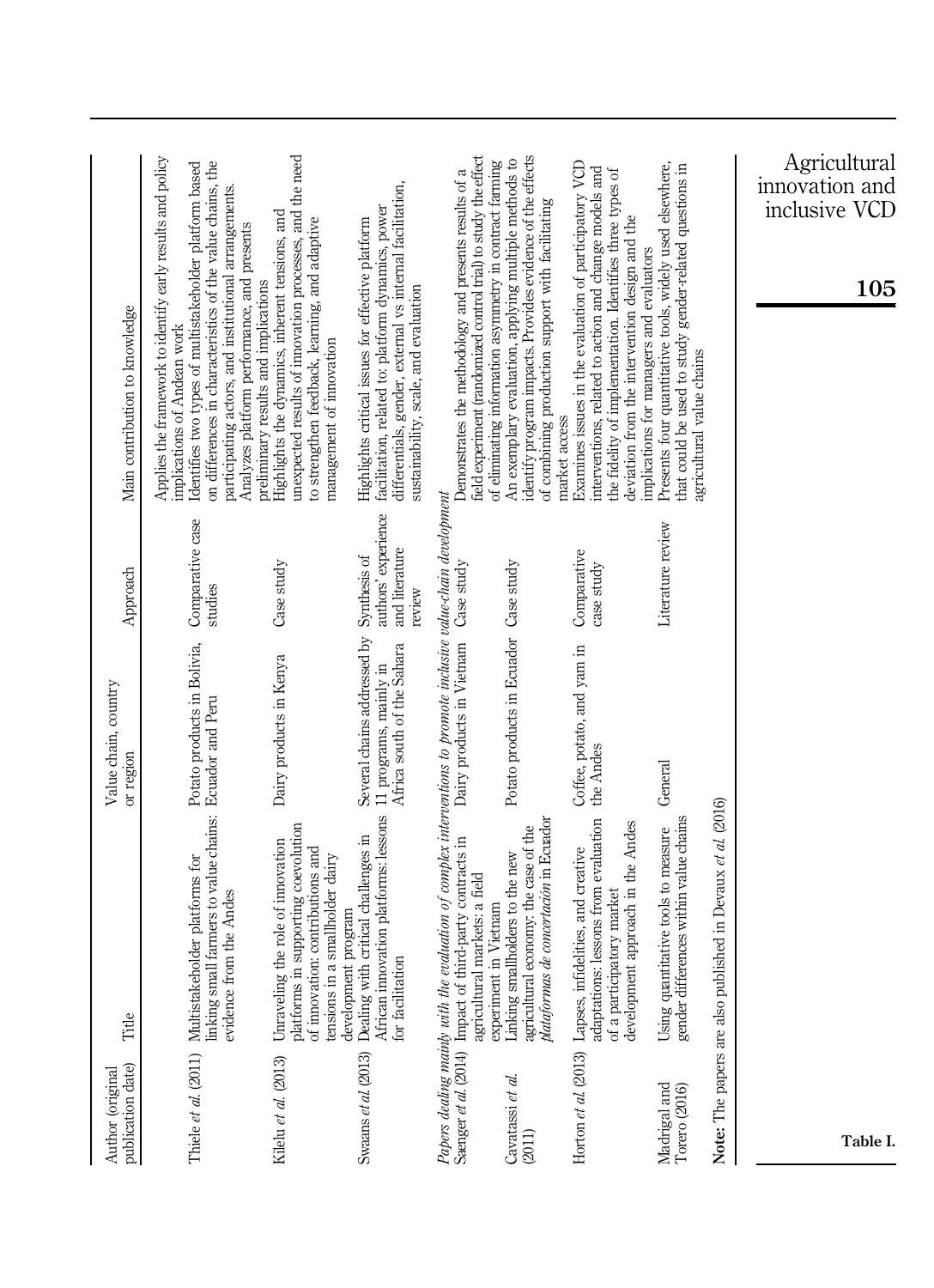Stoian *et al.* (2012) present a strong case for why those who aim to advance inclusive VCD need to better consider the needs and circumstances of the rural poor. They emphasize the bottlenecks, trade-offs, and dilemmas that can arise when attempting to link poor farming households with higher-value markets. Drawing on their own experiences in working with NGOs and the private sector, and an overview of recent experiences with VCD, the authors' plea for a deeper focus on the needs and circumstances of local actors. The design of VCD interventions often assumes that poor households: have sufficient resources to effectively participate in VCD, do not face substantial trade-offs when using these resources, and are able to assume higher risks when reinvesting capital and labor. However, these assumptions seldom reflect the circumstances of the rural poor. The authors encourage donor agencies and development practitioners to adopt asset-based approaches to the design, implementation, and assessment of value chains, and to identify the non-market interventions needed for enabling disenfranchised groups to meet the minimum asset thresholds for their successful participation in value-chain initiatives.

Donovan and Poole (2014) analyze changing asset endowments and smallholder participation in Nicaragua's certified-coffee market, in the context of interventions that aimed to ameliorate the negative impacts of a "coffee crisis." The authors' analysis suggests that most small-scale coffee farmers built particular elements of their asset base and increased their resilience to future shocks through access to value chains for certified coffee. However, households struggled to make effective use of the gains to improve their livelihoods. Few of the least-endowed households increased the scale or productivity of coffee, and most continued to depend heavily on subsistence production and seasonal off-farm income. The authors conclude that improved market access alone, even under relatively favorable market conditions and with considerable external support, may have uncertain impacts on rural poverty if the underlying constraints on household assets and investments are not addressed concurrently.

Contract farming is one way to address market failures by integrating smallholders into modern agricultural value chains, providing them with inputs, technical assistance, and market access. However, the imbalance of power between farmers and the companies that organize and manage contract-farming schemes may put small farmers at a distinct disadvantage in such arrangements. Minot and Sawyer (2016) review the theory and practice of contract farming in developing countries and their policy implications. Most empirical studies suggest that contract-farming schemes raise the incomes of participating farmers by 25-75 percent. The evidence is less clear on the degree to which buyers are willing to contract smallholders and on the extent of benefits for small holders, who generally have much less power than contractors. In some cases, contractors accept or even prefer working with smallholders, but they face challenges in enforcing quality standards when small farmers lack access to credit, technology, inputs, and infrastructure. Nevertheless, contract farming cannot serve as a broad strategy for rural development because it is economically justifiable mainly for certain high-value commodities in certain markets. In those circumstances, however, it can be an effective institution for helping smallholders raise productivity and access more remunerative markets.

## 3.2 Linking agricultural innovation and VCD

The practical application of innovation system and VCD approaches – and particularly the integration of these two approaches – is challenging, and there are few well-documented cases of their successful application. Six of the papers reviewed show how agricultural researchers and development professionals in national and regional organizations associated with CGIAR programs have grappled with fundamental issues of linking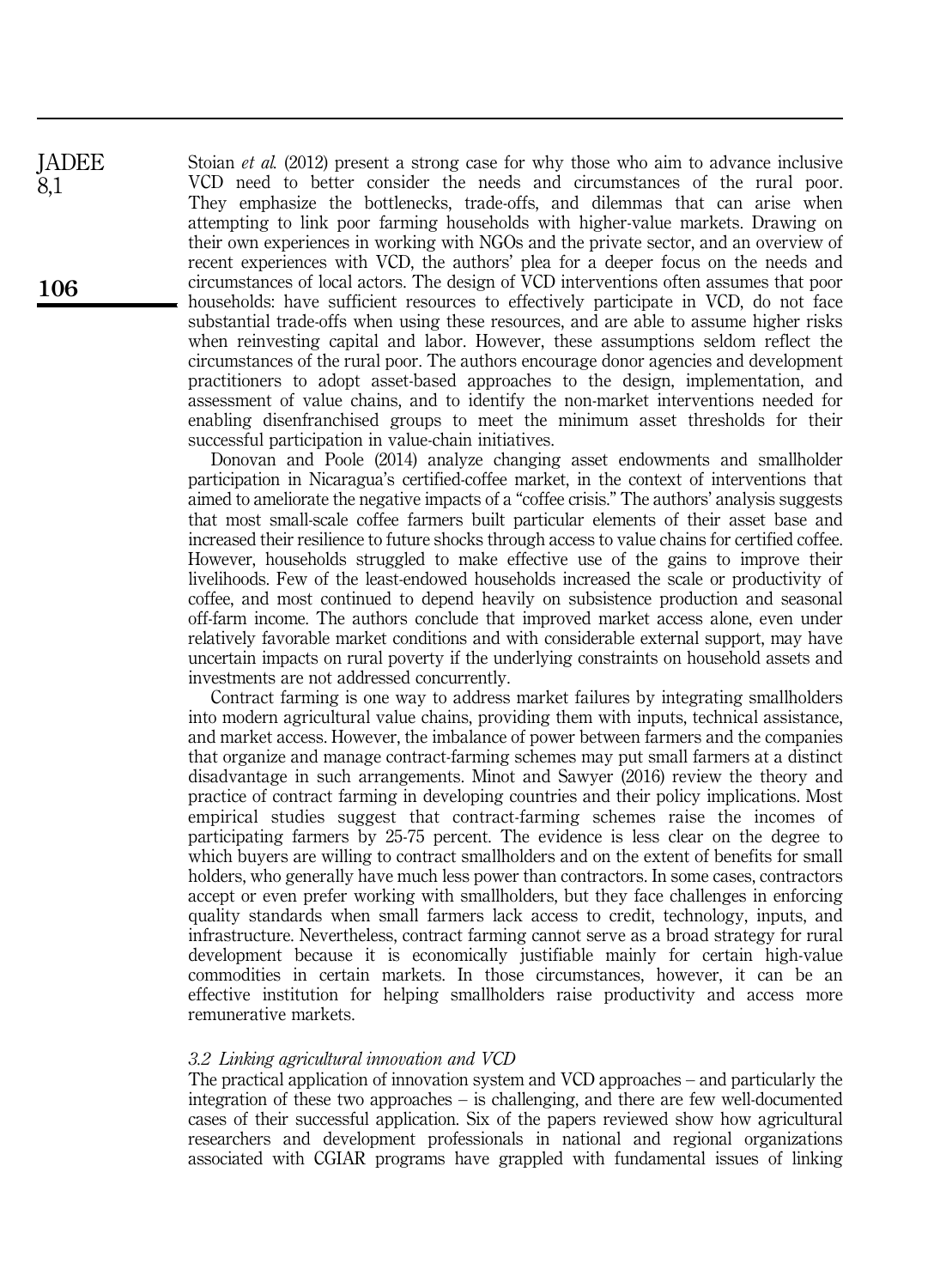research with action, how they interpreted and applied innovation system and VCD thinking, and the results that have been obtained in Asia, Latin America, and Africa south of the Sahara.

Fodder scarcity is a perennial problem for many smallholders in developing countries. Ayele et al. (2012) present lessons from fodder innovation studies in Ethiopia, Syria, and Vietnam. Fodder innovation is triggered and diffused by the actors interacting and learning in networks, and on farms. Fodder innovation, being only one element of livestock value chains, is sustainably enhanced when linked to other innovations and market-oriented activities that optimize productivity gains. Yet smallholders face systemic constraints to accessing markets, and a need to organize in groups to exploit opportunities. The authors conclude that rather than treating innovation system and value-chain approaches as separate tools, the integration of their complementary features enhances smallholders' innovation and market success.

Stür et al. (2013) analyze the transformation of smallholder beef-cattle production in rural Ea Kar, Vietnam, where smallholder crop-livestock farmers were able to take advantage of the rising demand for meat in urban centers and transform cattle production from a traditional, extensive grazing system to a more intensive, stall-fed system that supplies quality meat to urban markets. Introduction and expansion of farm-grown fodder production enabled farmers to produce fatter animals, achieve higher sale prices, and reduce labor inputs by moving from grazing to stall feeding. These benefits convinced farmers, traders, and local government that smallholder cattle production could be a viable enterprise. Within ten years, the way that cattle were produced and marketed changed significantly in the area. In addition to the underlying driver of strong market demand for quality meat, several of the key factors contributed to this transition:

- a convincing innovation that provided immediate benefits to farmers and provided a vision for local stakeholders;
- a participatory, systems-oriented innovation process that emphasized capacity strengthening;
- a value-chain approach that linked farmers and local traders to markets;
- formation of a loosely structured coalition of local stakeholders that facilitated and managed the innovation process; and
- technical support over a sufficiently long period to allow innovation processes to become sustainable.

Devaux *et al.* (2009) present the case of the Papa Andina network in the Andes which used collective action in two approaches for fostering market chain innovation: the participatory market chain approach and stakeholder platforms. Both approaches bring small-scale potato producers together with market agents and agricultural service providers to identify common interests, share market knowledge, and develop new business opportunities. These forms of collective action help to overcome market failures by strengthening linkages among smallholders, service providers (including researchers), and market agents. The facilitated interactions have stimulated innovation and helped to create new market niches for native potatoes grown by poor farmers in remote highland areas. The authors describe Papa Andina's experiences with innovation in value chains and discuss the policy implications for R&D organizations and the need for R&D organizations to have the capacity to diagnose innovation systems and facilitate group processes involving people with diverse stakes in a commodity's production, marketing, and use.

Thiele et al. (2011) focus on multistakeholder platforms for linking smallholders to value chains in Bolivia, Ecuador, and Peru. Although value chains linked to urban markets and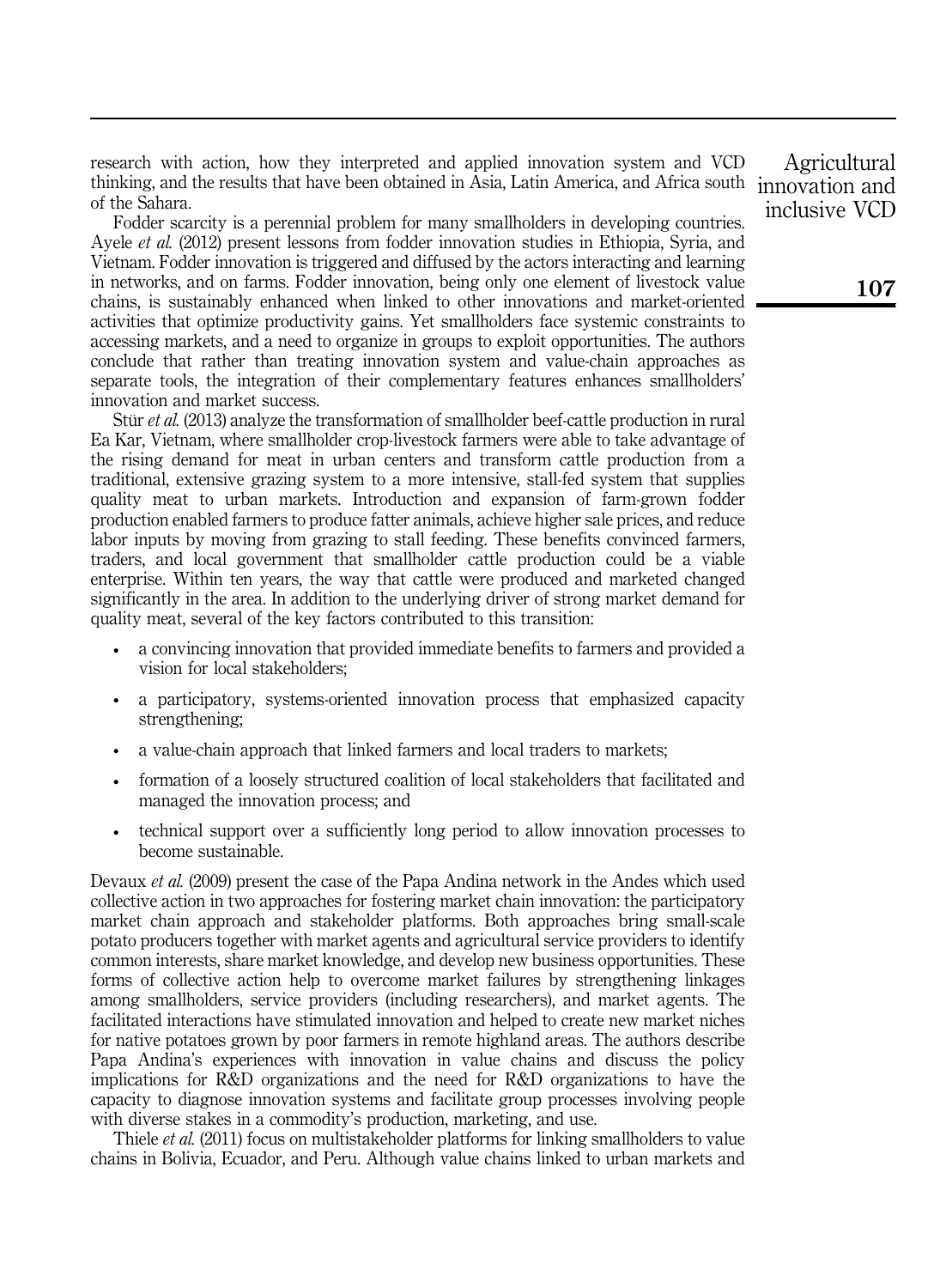agro-industry present new opportunities for adding value and raising rural incomes, smallholders struggle to enter these markets, and a lack of trust among value-chain actors increases transaction costs and short-circuits innovation. Differences in characteristics of value chains, participating actors, and institutional arrangements have led to the emergence of two types of platforms. One type brings traders, processors, supermarkets, and others together with farmer associations and R&D organizations to foster commercial, institutional, and technological innovation. The other type is structured around geographically delimited supply areas, meshing farmers, and service providers to address market governance issues in assuring volumes, meeting quality, and timeliness constraints, and empowering farmers. The cases studied indicate that platforms that bring stakeholders together around value chains can result in new products, processes, norms, and behaviors that could not have been achieved otherwise and that benefit poor farmers.

The agricultural innovation system approach emphasizes the collective nature of innovation and stresses that innovation is a co-evolutionary process. These insights are increasingly informing interventions that focus on setting up multistakeholder initiatives, such as innovation platforms and networks to enhance agricultural innovation. Several recent studies have addressed the issues of platform organization, but there has been limited analysis of how platforms shape innovation processes. Kilelu *et al.* (2013) attempt to unravel the role of innovation platforms in supporting innovation through an in-depth case study of a smallholder dairy development program in Kenya. The findings indicate that highly dynamic innovation processes produce interactional tensions and unexpected effects, and that intermediation and facilitation are crucial for resolving tensions that emerge at different actor interfaces. It is also noted that platforms are not always able to adapt adequately to emerging issues. This points to the need to look at platforms dynamically and pay more attention to mechanisms that strengthen feedback, learning, and adaptive management in innovation processes.

Innovation platforms are increasingly used by R&D initiatives to engage the poor in agricultural innovation processes. These platforms are forums for action and learning, in which different types of actors come together to address the issues of mutual concern. The dynamic nature of the innovation process and the differences in interest, capacity, and power among the actors involved make facilitation of innovation platforms challenging. Based on the group reflection on their own personal experiences facilitating innovation platforms, Swaans et al. (2013) analyze seven key issues that were found to be critical to effective platform facilitation:

- (1) the dynamic and evolving nature of platforms;
- (2) power dynamics;
- (3) gender equity;
- (4) external vs internal facilitation;
- (5) sustainability of the process;
- (6) issues of scale; and
- (7) monitoring and evaluation.

# 3.3 Evaluating interventions for innovation and VCD

Evaluation seeks to accumulate credible knowledge of what works and what does not work. The overarching goal is to improve the effectiveness of development projects in reducing global poverty, by generating information that will help to:

improve the design of projects based on experience;

108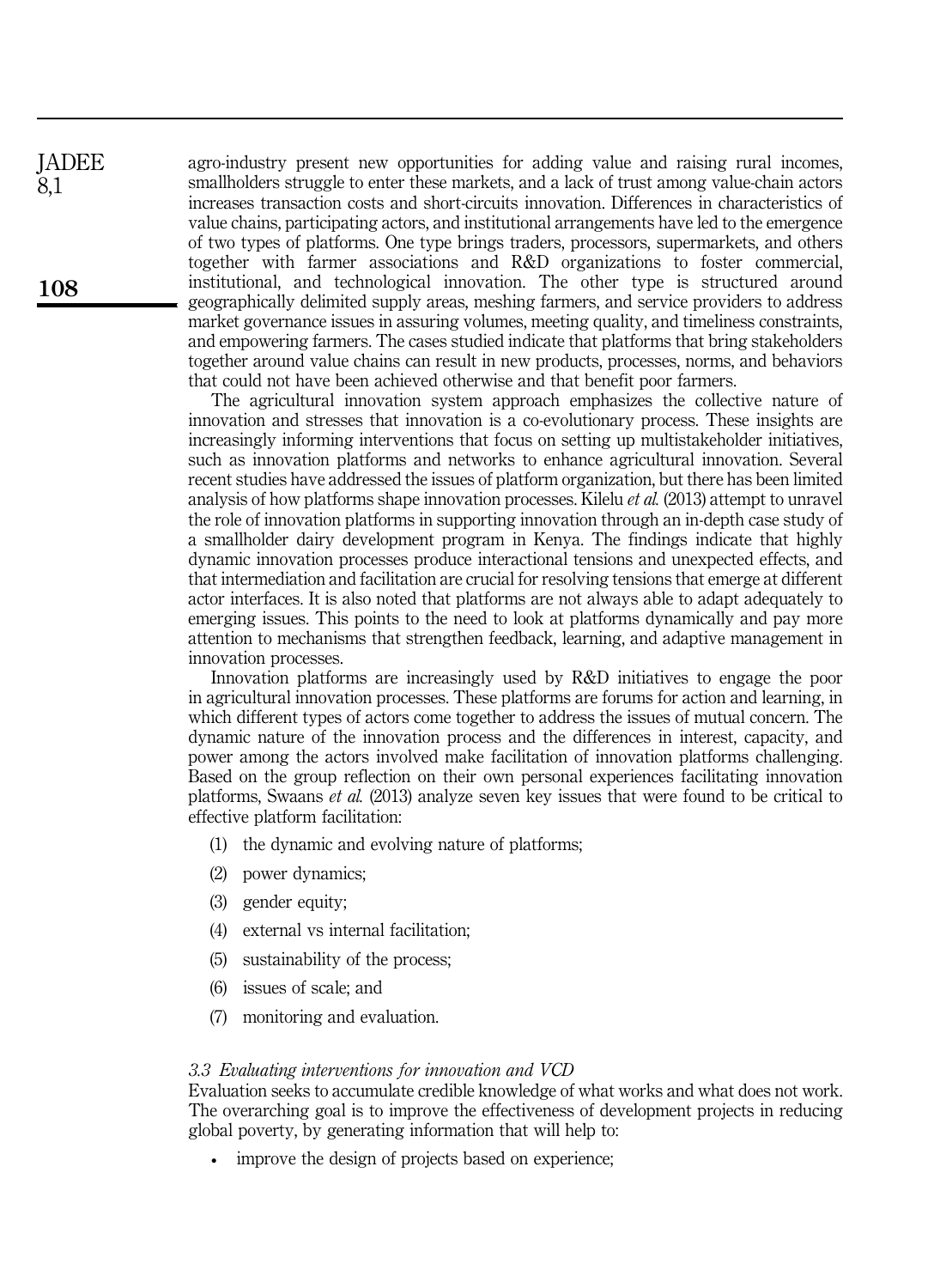- improve accountability, by clearly identifying the causal links from intervention to impact;
- identify successful projects to be scaled up; and
- improve the allocation of resources across programs by better understanding what works well, and how and which interventions are more cost-effective than others.

It is not feasible to conduct rigorous impact evaluations for all interventions, because of the complexity of the interventions, the variation of contexts in which they are implemented, and the difficulty of gauging results with and without the intervention. Some examples of the types of value-chain intervention for which impact evaluation would be especially useful are:

- innovative schemes to upgrade value chains;
- pilot programs that are due to be substantially scaled up;
- interventions for which there is scant solid evidence of impact in the given context; and
- when there is a clear need to prioritize projects based on cost-effectiveness.

Four papers address the issues related to the evaluation of complex interventions aimed at inclusive VCD, including, for example, trade-offs between ensuring the fidelity of the intervention and promoting local adaptation of intervention protocols, identification of programs' economic impacts, use of experimental evaluation approaches, and quantitative tools for measuring gender differences within value chains.

Using a randomized field experiment in Vietnam, Saenger et al. (2014) examine the effect of alleviating the information asymmetry regarding product quality that is widespread in contracts between agricultural producers and buyers in developing countries. In contract farming, opportunistic buyers may underreport quality levels to farmers to reduce the price that they have to pay. In response, farmers may curb investment, thereby negatively affecting farm productivity. In the experiment, the authors entitled randomly selected smallholder dairy farmers in Vietnam, who are contracted by a large company, to independently verify milk-testing results. The results indicate that treatment farmers used 12 percent more inputs, and they also significantly increased their output. Some wider research and policy implications are discussed.

Cavatassi et al. (2011) present an economic analysis of the use of multistakeholder platforms (plataformas de concertación) to link smallholders to high-value food markets by looking at the experience of a platform program in the Ecuadorian highlands. Multiple evaluation methods are used to ensure identification of program impact. The findings suggest that the program successfully improved the welfare of beneficiary farmers, as measured by yields and gross margins. These benefits were achieved through improving the efficiency of agricultural production and selling at higher prices. No significant health or environmental effects were found. Overall, the program provides clear evidence that combining production support with facilitating market access can be successful.

Participatory approaches are frequently recommended for international development programs, but few have been evaluated. To contribute to the knowledge on the use and results of participatory methods, from 2007 to 2010 the Andean Change Alliance evaluated the participatory market chain approach. Horton et al. (2013) examine the fidelity of implementation, the factors that influenced implementation and results, and the approach's change model in four cases in Bolivia, Colombia, and Peru. The authors identify three types of deviation from the intervention protocol – lapses, creative adaptations, and true infidelities – and discuss the implications for intervention design

Agricultural innovation and inclusive VCD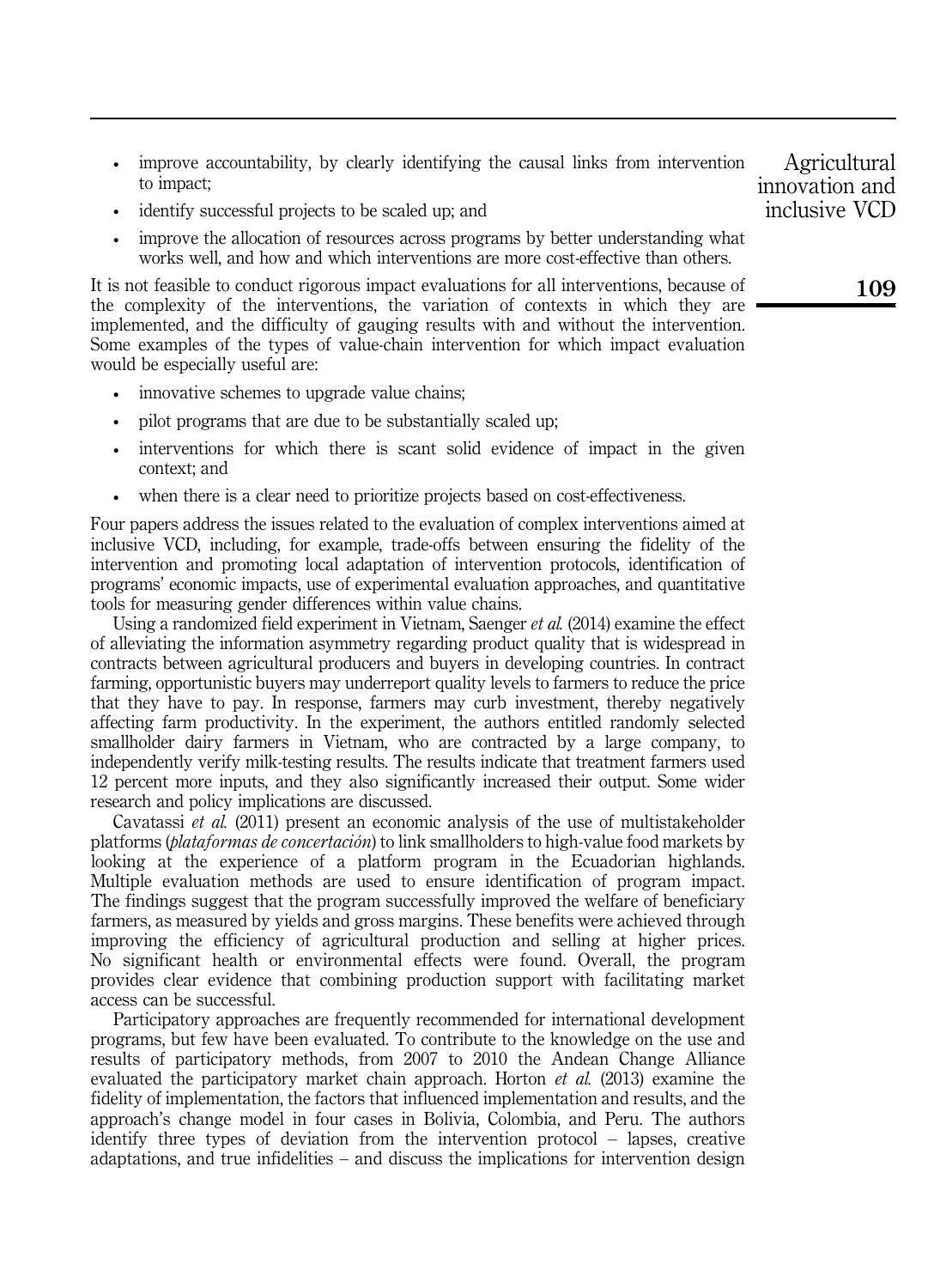and implementation. They also identify five groups of variables that influenced the implementation and results of the approach: JADEE 8,1

- (1) attributes of the macro context;
- (2) attributes of the market chain;
- (3) attributes of the key actors involved;
- (4) local rules in use; and
- (5) the intervention's capacity development strategy.

Although there was insufficient information to test the validity of the change model, results were greatest where the approach was implemented with highest fidelity. The case analysis suggests that the single most critical component of the approach is the engagement of market agents – in addition to farmers – throughout the intervention. Lessons for planning and evaluating participatory approaches are presented, in relation to the use of action and change models, the importance of monitoring implementation fidelity, the limits of baseline survey data for outcome evaluation, and the importance of capacity development for implementers.

Madrigal and Torero (2016) explore the use of quantitative tools to measure gender differences within value chains, and argue that using quantitative tools to study gender-related questions in a value-chain context can encourage gender inclusion and promote economic growth in developing countries. Four tools are proposed, based on widely known methods in gender and labor economics literature that have straightforward empirical implementation. These tools – which have been tested and proven useful for gender analysis in other settings – could help researchers identify critical issues and value-chain bottlenecks in order to pinpoint more effective and inclusive policies and development strategies.

## 4. Emerging themes and policy implications

The papers reviewed deal with many aspects of agricultural innovation and VCD in different geographic, social, economic, and institutional contexts. From this broad range of experiences, six common themes emerge, which relate to:

- (1) opportunities created by the expansion of markets for agricultural products;
- (2) challenges for smallholders and the policy implications;
- (3) complex nature of agricultural innovation and VCD processes;
- (4) challenges for interventions that promote inclusive VCD;
- (5) attributes of successful interventions;
- (6) the centrality of institutional innovation; and
- (7) the role of multistakeholder platforms in VCD.

# 4.1 Opportunities created by the expansion of markets for agricultural products

The reviewed papers reinforce the view that access to lucrative markets for agricultural products can benefit smallholders in developing countries, and that interventions that address technical, economic, and institutional challenges can help smallholders take advantage of these opportunities. Nevertheless, VCD is not a panacea that alone can solve rural poverty problems. In many cases, inclusive VCD interventions that support small-scale and rural enterprises will have little impact unless they are complemented with policy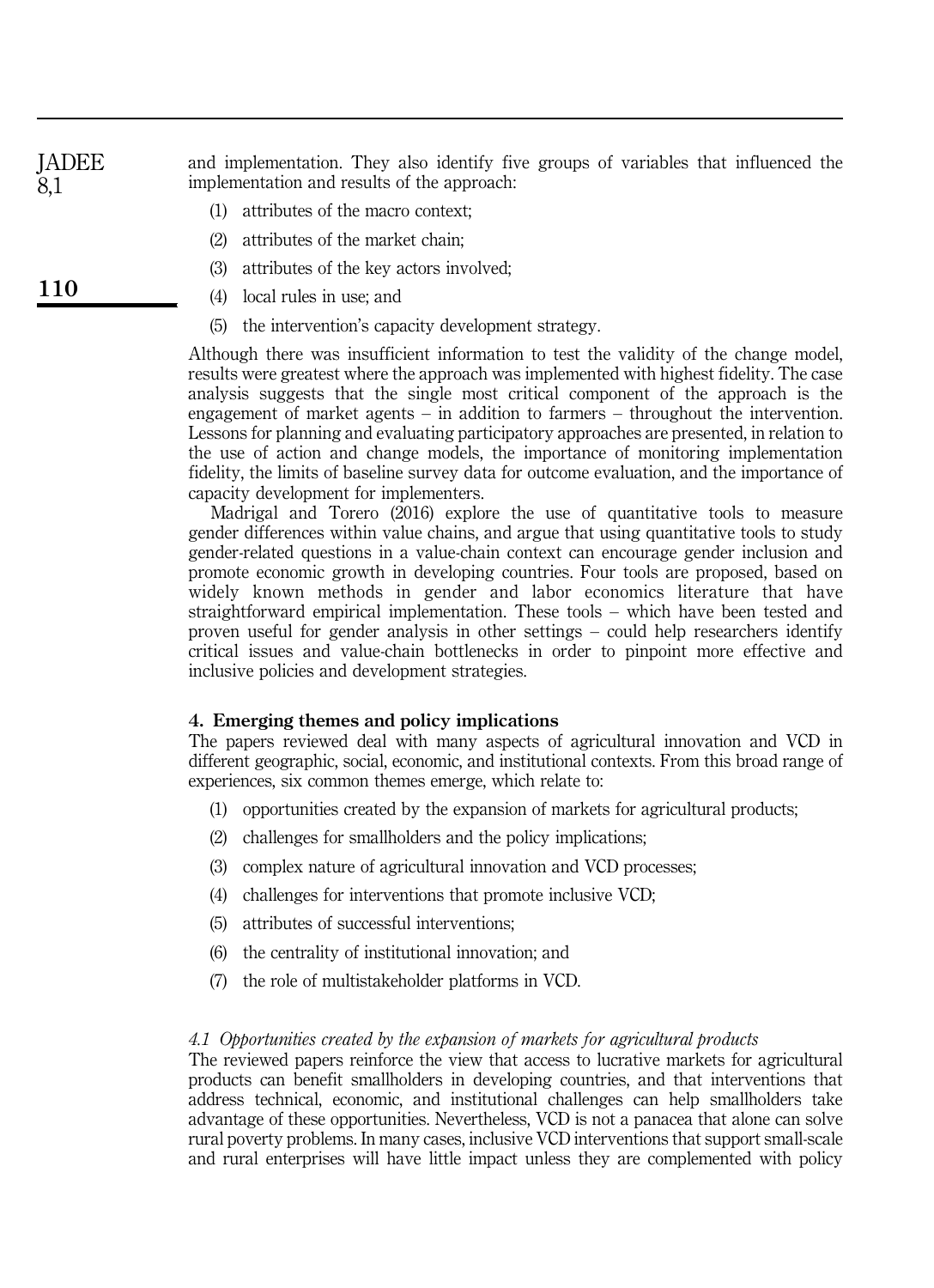changes that create a more conducive environment for enterprise development and help smallholders gain a foothold in lucrative value chains.

In recent years, the policy and agribusiness environments of most countries have become more open, liberal, and dynamic. There has been a rapid growth in urban demand for high-value foodstuffs in both developing countries and foreign markets. Niche markets in advanced urban economies continue to generate strong demand, especially for organic and fair-trade items.

Smallholders can supply markets with diverse food products (Hazell and Rahman, 2014) and they may have a comparative advantage in producing high-value, labor-intensive products, such as perishable fruits, vegetables, and specialty crops. Farmers in remote areas often have a deep knowledge of neglected and underutilized species, such as quinoa, amaranth, and native potatoes in the Andes, for which lucrative new markets are being developed (Giuliani *et al.*, 2012). Improvements in transportation are reducing marketing costs, and information technology is helping reduce the asymmetries in market information that have traditionally put rural smallholders at a disadvantage  $vis\cdot\hat{a}-vis$  large farmers and market agents (Webb, 2013).

# 4.2 Challenges for smallholders

Smallholders often find it difficult to exploit the opportunities presented by expanding markets. Concerns over the scarcity of agricultural raw materials in rapidly growing markets, coupled with more stringent food safety and quality standards enforced by government agencies and supermarkets, have spurred market integration and increased coordination and collaboration among producers, processors, and retailers (Dolan and Humphrey, 2000; Reardon and Timmer, 2012). But smallholders are often excluded from these increasingly complex and dynamic markets.

Smallholders often have limited access to land, credit, technical advice, basic knowledge of the market system, and current information on market prices and conditions – all of which restrict their capacity to invest, expand their market surplus, and add value to their produce. The limited market surpluses of individual smallholders raise the unit cost of assembling, handling, and transporting their products.

These common attributes of smallholders highlight the importance of policies and programs that strengthen farmer associations and collective marketing. The experiences reviewed indicate that poor households require minimum assets to successfully participate in VCD. Women are especially disadvantaged when it comes to access to land, labor, credit, and infrastructure. The implication is that gender issues need to be considered specifically in the design, implementation, and evaluation of interventions.

# 4.3 Complexity of agricultural innovation and VCD

Agricultural innovation and VCD processes are highly complex. Numerous factors and variables are interacting in these processes, and there are many unknowns. Consequently, there is no single recipe for success of interventions and their outcomes are largely unpredictable. Complexity has important implications for the design and implementation of interventions, which are discussed in the following section[3].

Different types of intervention, and innovation, often reinforce each other. For example, separate interventions that focus on improving the productivity of dairy cattle, on milk marketing, on credit, on farmer organization, or on policies may produce some benefits for smallholders on their own. But when combined, they may produce much more substantial and long-lasting benefits. This point is illustrated by the experiences with dairy development in Kenya and Vietnam reported on by Kilelu *et al.* (2013) and Stür *et al.* (2013). The implication is that those who design and implement applied R&D programs should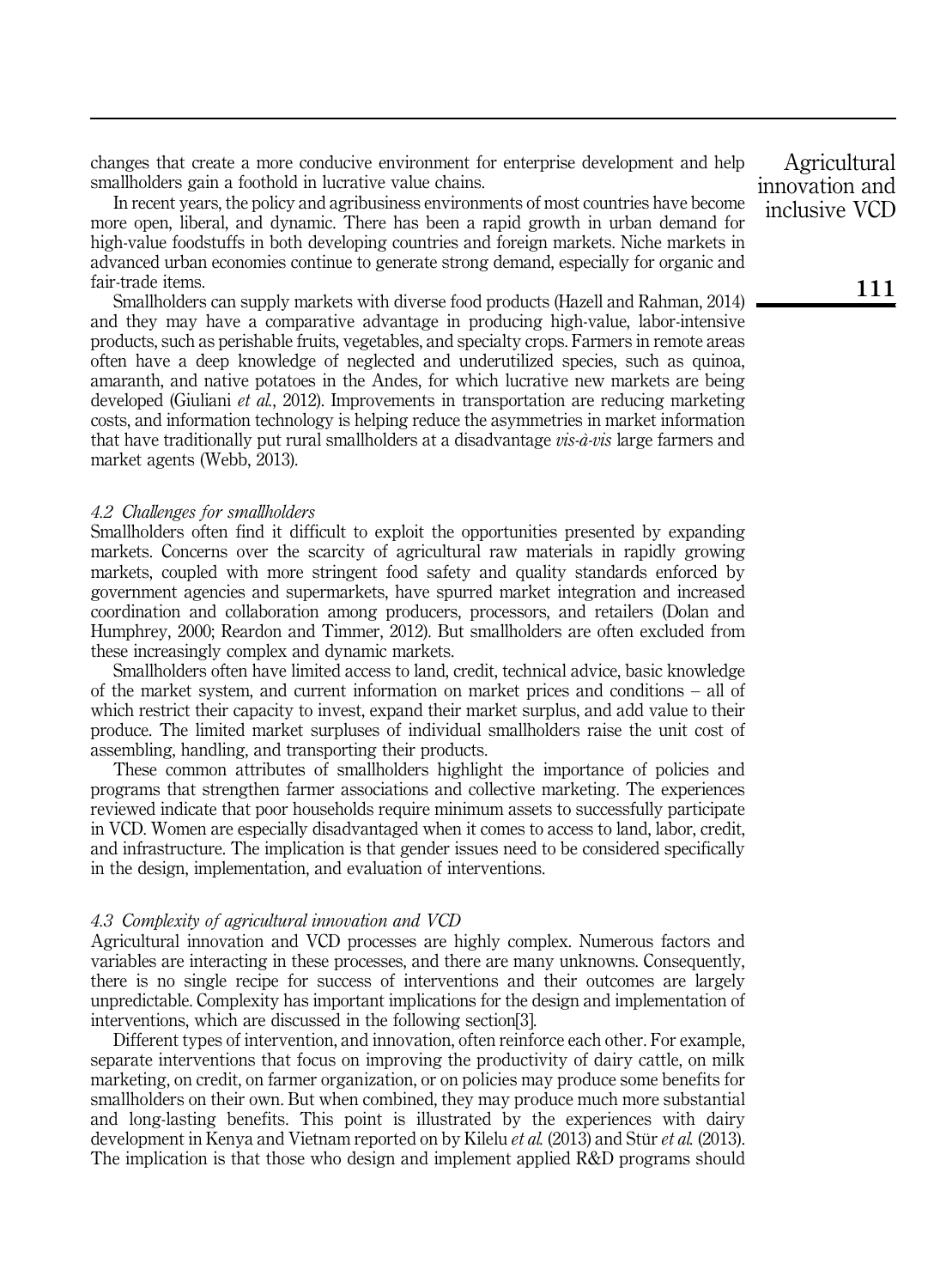seek to combine efforts that promote agricultural innovation and VCD, rather than work in isolation.

The benefits of agricultural innovation and market development are unequally distributed. It has long been understood that early adopters stand to gain more from innovation processes than late adopters. The cases reviewed indicate that the distribution of benefits in VCD depends in part on the initial asset endowment of participating farmers. Lower and upper asset thresholds are crucial for the distribution of benefits. Below a lower threshold, smallholders may have insufficient resources to participate in dynamic value chains and may be negatively impacted by VCD interventions. Between the lower and upper thresholds, the participants may benefit significantly from the intervention. Above the upper threshold, participants may benefit little from the interventions, since they were already participating actively in markets and deriving significant benefits prior to the intervention.

The livelihood strategies and asset endowments of an individual farming households are not, of course, the only aspects that determine the benefits derived from market participation. Based on a regional study in Latin America, Berdegue et al. (2015) concluded that the benefits that farming households reap from engagement in agricultural markets were strongly influenced by the local economic environment. Recent trends in the international markets for coffee, cocoa, oil palm, and other crops have shown the major implications that sustained fluctuations in prices can have on the livelihoods of farming households.

Approaches to promote innovation and VCD should consider smallholders' livelihood strategies and asset endowments, as well as the local economic context. They should apply asset-based approaches to identify the non-market interventions needed to enable the poorest groups to meet minimum asset thresholds to participate successfully in VCD initiatives, or transition out of agriculture. It is especially important to pay attention to the needs and opportunities of women and other marginalized groups, who may benefit from, or be adversely affected by, innovation and VCD. To achieve gender inclusion, gender imbalances need to be identified and appropriate interventions or components designed.

#### 4.4 Challenges for achieving inclusive VCD

Interventions that have stimulated innovation processes that produced substantial benefits for smallholders have had to overcome numerous challenges. One set of challenges in public sector agricultural research organizations relates to the limited availability of work vehicles, fuel, and per diems needed for work off station. Additionally, public research organizations are often hesitant to work with large private firms or NGOs. Researchers may also be wary of "getting bogged down in development work" or discouraged from doing it because of the traditional research mandate of their organization. To cope with these challenges, international organizations have often taken the lead in facilitating innovation and VCD processes, and they have provided essential resources for off-station work. In some cases, they have enlisted the collaboration of NGOs to play leadership roles. Local ownership of, and responsibility for, interventions has been cultivated via the development of coalitions or platforms, discussed in a separate section below.

A second set of challenges concerns the involvement of large private firms. Creativity is positively associated with the diversity of stakeholders involved in innovation processes. In many cases, large marketing or processing firms could play important roles in the innovation processes. But it has been difficult to encourage these firms to invest the time needed in what they often feel are unproductive meetings that produce few immediate results for them. For this reason, there has been a tendency for platforms to work initially with small entrepreneurs, and bring larger businesses on board once they can see the potential value of early innovations.

JADEE 8,1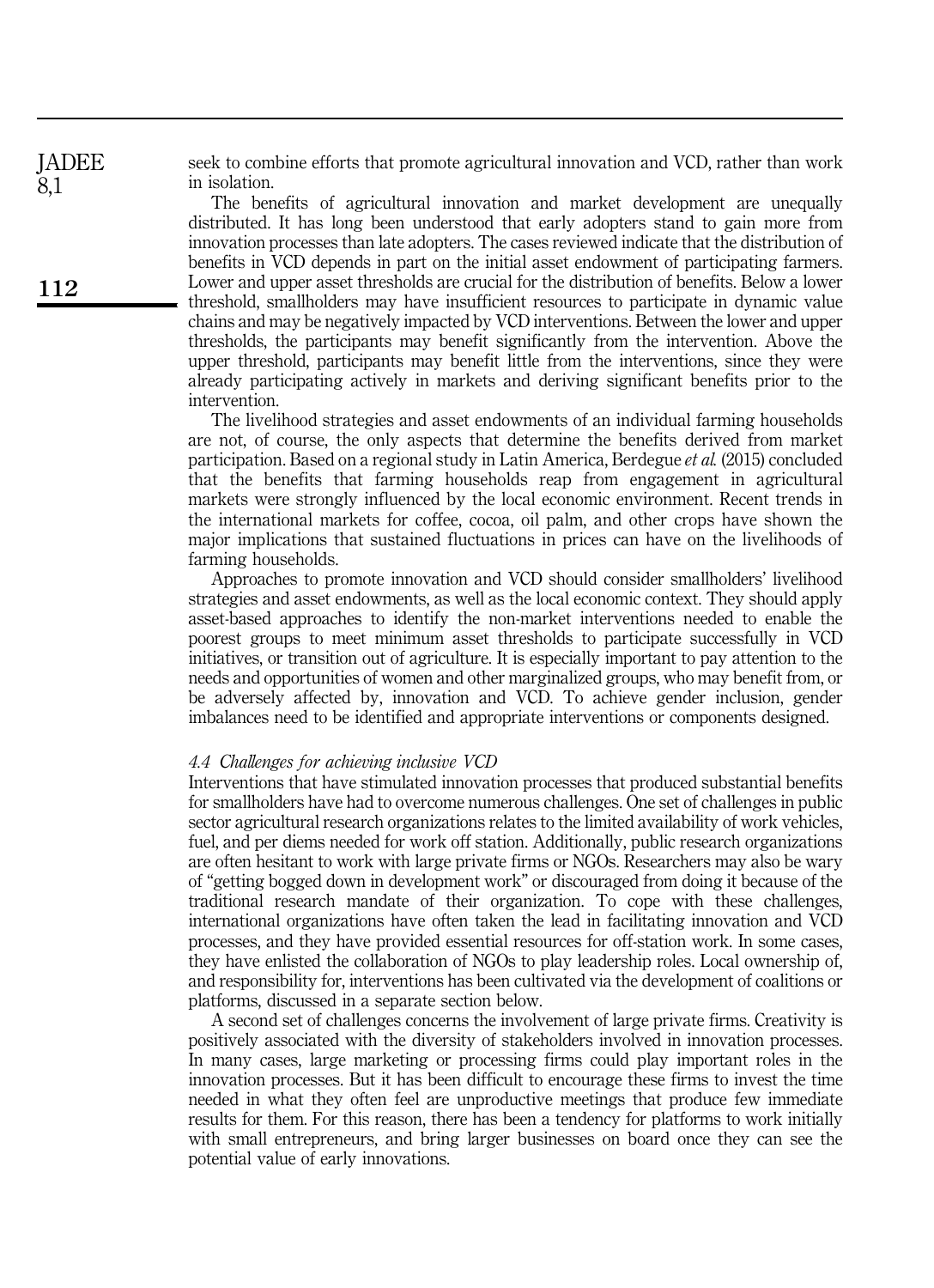The lack of well-trained local facilitators or innovation brokers has been another common challenge, and this is an important reason why international organizations have often – at least initially – led the process of facilitating innovation, and then prioritized capacity strengthening for local facilitators (Donovan et al., 2017). The development of methodological guides and capacity building has been among the most important contributions of international organizations to local innovation capacity. It is important to note, however, that it has been easier to strengthen the capacity of individuals than to bring about changes in their parent organizations to take full advantage of their newly developed capacities. This point is discussed more fully in Section 4.6, on institutional innovation.

A final challenge has been to overcome donor demands for quick results. R&D organizations are under increasing pressure from donors to produce quicker results with more limited resources (Pingali, 2010; McCalla, 2014). Interventions that have generated significant benefits have generally been carried out over a decade or more, with support from international donors and a stable organizational environment (often provided by an international organization). The policy implication is that donors that wish to generate significant returns on investments in inclusive VCD should plan to provide external support for several years – probably at least a decade.

# 4.5 Attributes of successful interventions

In the context of this review, a successful intervention is one that generates significant and potentially lasting benefits for the rural poor at scale. As noted at several points, few rigorous evaluations of VCD interventions exist, limiting the extent to which we can draw firm conclusions based on experiences to date. Nevertheless, supports the following general propositions, which hopefully will be tested in future applied research and evaluation studies:

- Interventions that focus narrowly on either expanding production or developing value chains have limited benefits for the poor.
- Interventions that combine agricultural innovation and VCD have synergistic effects.
- Multistakeholder platforms that foster commercial, technical, and institutional innovation have more significant and lasting impacts than those focused on governance and coordination issues.
- Inclusivity is an elusive ideal. Effective participation in VCD requires a minimum set of assets (not only land and financial capital, but also knowledge, skills, social capital, and access to sources of technical support), which the poorest of the poor lack. So, while successful interventions broaden participation in VCD, benefitting the poor, they should not be expected to produce significant direct benefits for the poorest of the poor.
- The main benefits of VCD for the poorest rural groups those with very small parcels or no land at all – may come from expanded employment in production, processing, and marketing activities and in reduced prices of agricultural products.
- There is no single recipe for inclusive VCD. Interventions need to be tailored to fit the opportunities and constraints of particular places and targeted to reach specific groups.
- Learning and change are crucial for success. Since innovation and VCD processes are inherently unpredictable, intervention strategies and priorities need to evolve over time. Program managers need to be supported by effective monitoring systems, so they can learn from successes and failures, and they need the administrative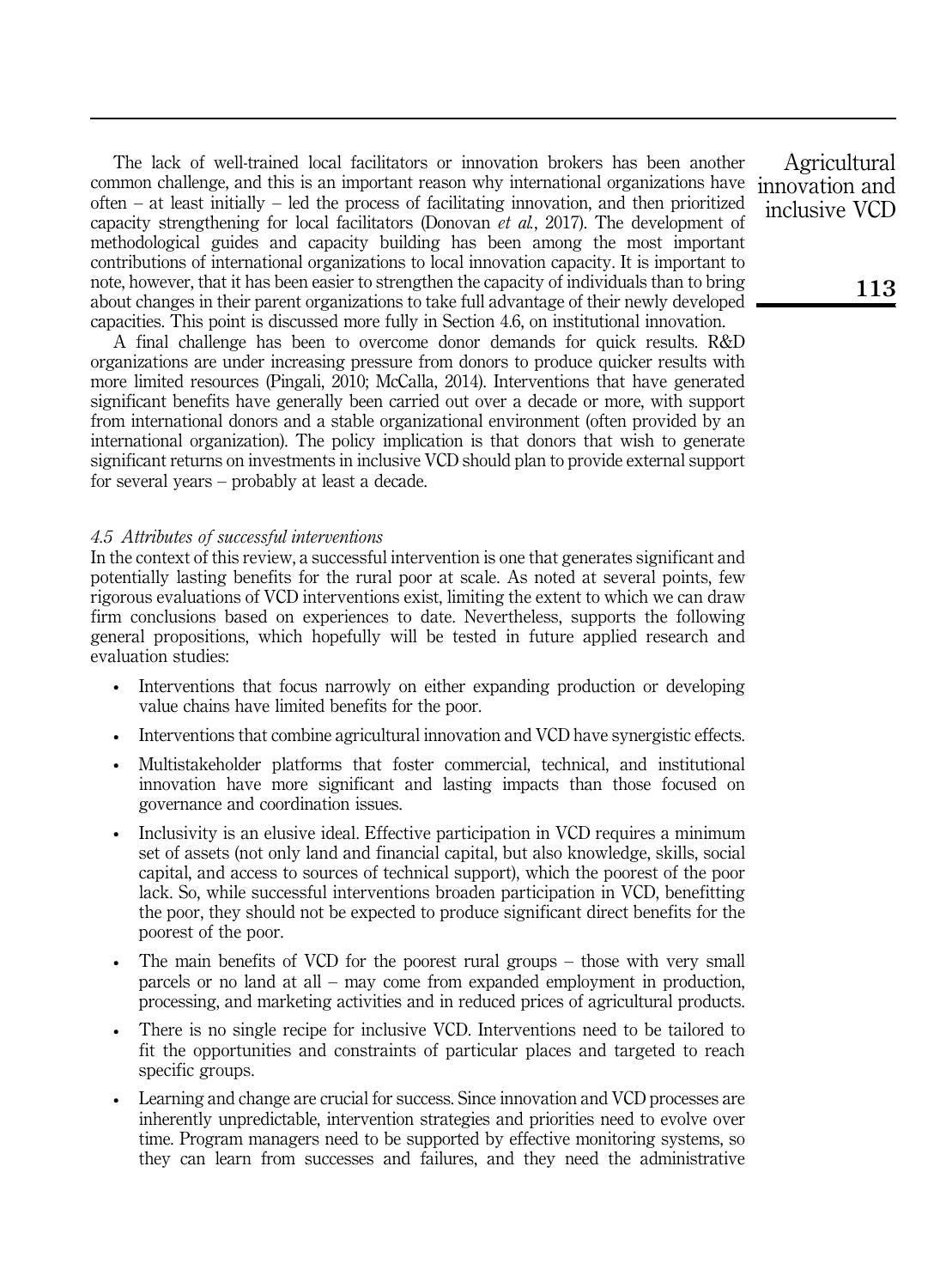flexibility to be able to respond effectively to the challenges and opportunities as they emerge.

- Project-based interventions are not enough. VCD interventions have been most successful where the economic and policy environments have supported rural enterprise development and where appropriate policy changes accompanied the interventions.
- Time is essential for results to emerge. The most successful cases benefitted from continuous support – from donors, international organizations, and national partners – over a decade or more. Follow-up studies show that the benefits of VCD interventions often continue to emerge years after the interventions terminate, through successive waves of innovation and change (Mayanja et al., 2012; Devaux et al., 2013).

Until recently, interventions have tended to focus either on agricultural research and farm-level innovation or on VCD. However, frustrations with traditional interventions, particularly with those focused on increasing production, have led to the development of more integrated interventions involving both agricultural innovation and VCD. Examples of successful integrated interventions include the International Livestock Research Institute's, work with the Smallholder Dairy Development Project in Kenya (Kilelu et al., 2013), their work with fodder innovation and beef production in Vietnam (Stür et al., 2013), and the International Potato Center's (CIP), work with the participatory market chain approach (Devaux et al., 2013). Several other CGIAR centers and partner organizations have also implemented initiatives that have attempted to combine both agricultural innovation and VCD approaches. But to date, few of these cases have been analyzed in peer-reviewed publications.

Interventions that combined innovation systems and VCD approaches generally began with technical research, which was later complemented with participatory approaches involving farmers, and later yet addressed issues of market access and VCD. They were flexible and adapted to needs and opportunities as they emerged. As the scope of work broadened from conducting research to facilitating innovation and then embraced VCD, the number and diversity of stakeholders increased and coalition building and facilitation became more important.

Based on their work with local Vietnamese researchers, development professionals, government officials, farmers, market agents, and others, over more than a decade, Stür et al. (2013) have identified the following components of an emergent strategy:

- a convincing technical innovation;
- a participatory, systems-oriented innovation process;
- a VCD approach that links farmers and local traders to growing markets;
- formation of loosely structured coalitions of local stakeholders; and
- provision of technical support over an extended period of time perhaps a decade or more.

CIP's work with participatory market chain approach in South America also began with technical research. Early on, researchers incorporated participatory approaches to engage farmers in applied R&D. Later they began to work with other service providers and groups of market chain actors to develop new products. Early marketing efforts stimulated innovation in both institutional arrangements and production technology – for example, contracts between farmer groups and processors, and use of new varieties and postharvest methods.

114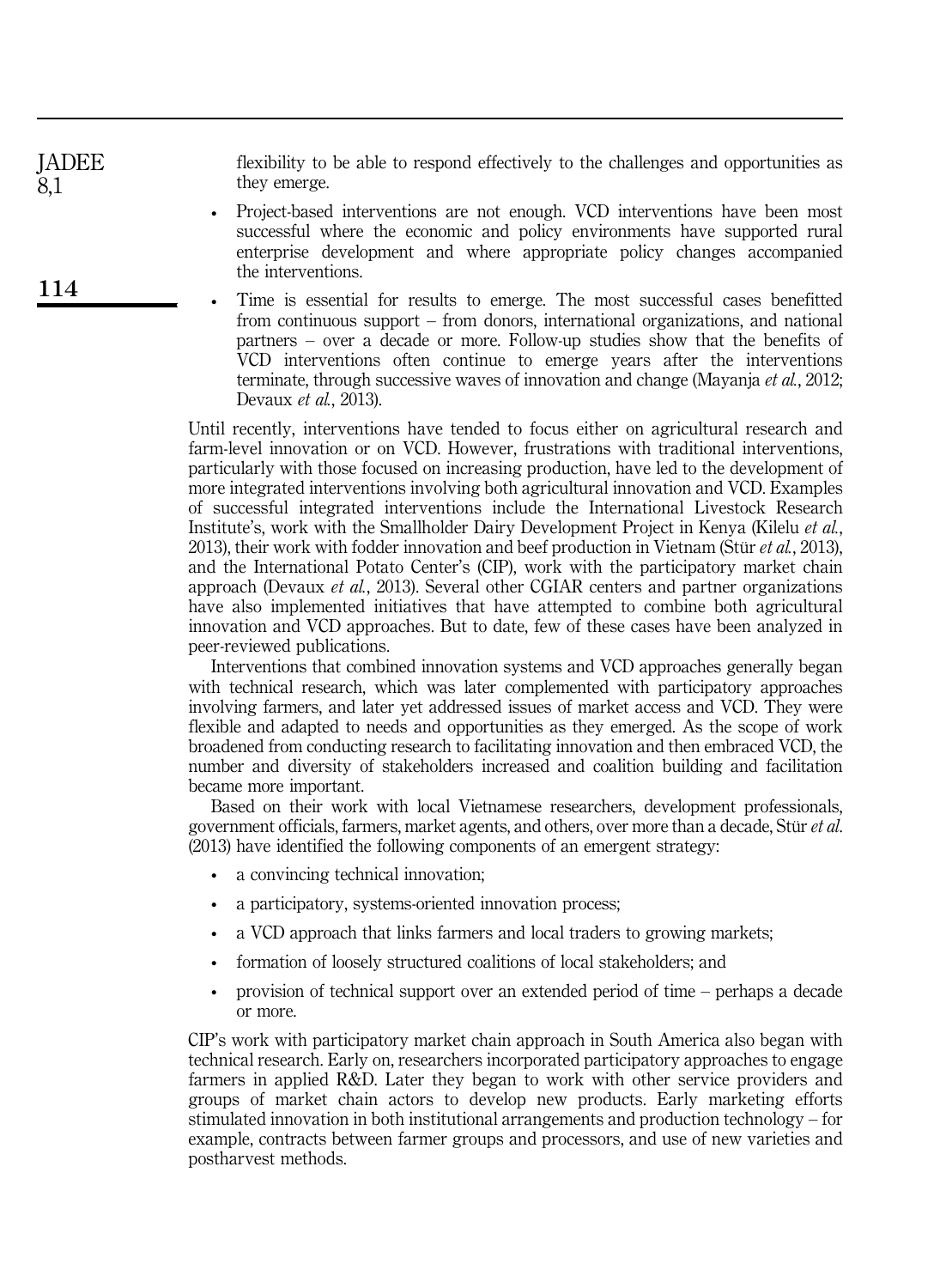# 4.6 Centrality of institutional innovation

Existing institutional arrangements with buyers often limit the ability of smallholders and small market agents to increase their benefits from value-chain participation. Smallholders often distrust local buyers, resulting in increased their transaction costs and reduced incentives for farmers to invest in yield-increasing technologies. Product quality is increasingly important for determining farmers' pay in high-value markets, and costly technology is needed to assess invisible quality attributes, such as nutrient content and pesticide residues. In this context, weak institutions for ensuring the fair measurement of product quality and for enforcing contracts can negatively impact smallholders.

Institutional innovations – such as multistakeholder platforms, farmer organizations, contract-farming arrangements, independent bodies for product quality verification, and new R&D approaches – have played key roles in inclusive VCD. Multistakeholder platforms will be discussed in the following section. Several of the studies reviewed show how farmer organizations have aided in reducing transaction costs in input and product markets, by improving product assembly and quality assurance, and by organizing supplies of inputs, credit, and technical assistance. Farmer organizations have also aided in negotiating more favorable contract terms and conditions for smallholders. It is important to note, however, that farmer organizations often require some sort of long-term external support (Berdegué, 2001).

The absence of effective standards and certification systems and the weakness of broader legal systems often limit the development of markets for high-quality produce (see, e.g. Bhattarai et al., 2013; Zylberberg, 2013; Narine et al., 2015).

Contract farming can help farmers overcome market failures by linking them with output markets for high-value foods and guaranteeing them a market for their produce. However, contract farming on its own may be insufficient to improve the income of smallholder households (Mwambi et al., 2016). When contractors provide inputs, credit, or technical advice, contract farming can also help farmers to access technology and input markets. Contract farming can raise the incomes of participating farmers. But its application is limited to high-value crops and livestock products that are sold on quality-sensitive markets. Where market institutions are weak, independent bodies for product quality verification can improve contract enforcement, benefitting both buyers and sellers.

Strengthening local institutional arrangements (e.g. to enforce contracts and provide independent verification of product quality in contract-farming schemes) can contribute significantly to the development of agricultural markets and the benefits reaped by smallholders. Innovations in contract design are important to balance the power between smallholders and the monopsonistic power of contracting companies. One example is the third-party certification proposed by Saenger et al. (2014). Other innovations are mentioned by Minot and Sawyer (2016) and Shanoyan et al. (2014).

Innovations in R&D approaches are an important way to foster innovation processes in the productive sector, benefitting smallholders and other economic actors. Several chapters show how the participation of research organizations in multistakeholder platforms and acting as innovation brokers has improved the linkages between researchers and other service providers and value-chain actors. This has contributed both to innovations in the productive sector and to improving the focus of applied research on the challenges and opportunities identified by value chain actors.

As a cautionary note, it is important to realize that institutions – be they market institutions or the rules and procedures of agricultural R&D organizations – are often highly resistant to change. This is one reason why many promising innovation system and VCD approaches developed by externally funded project teams have not been mainstreamed in the parent R&D organizations.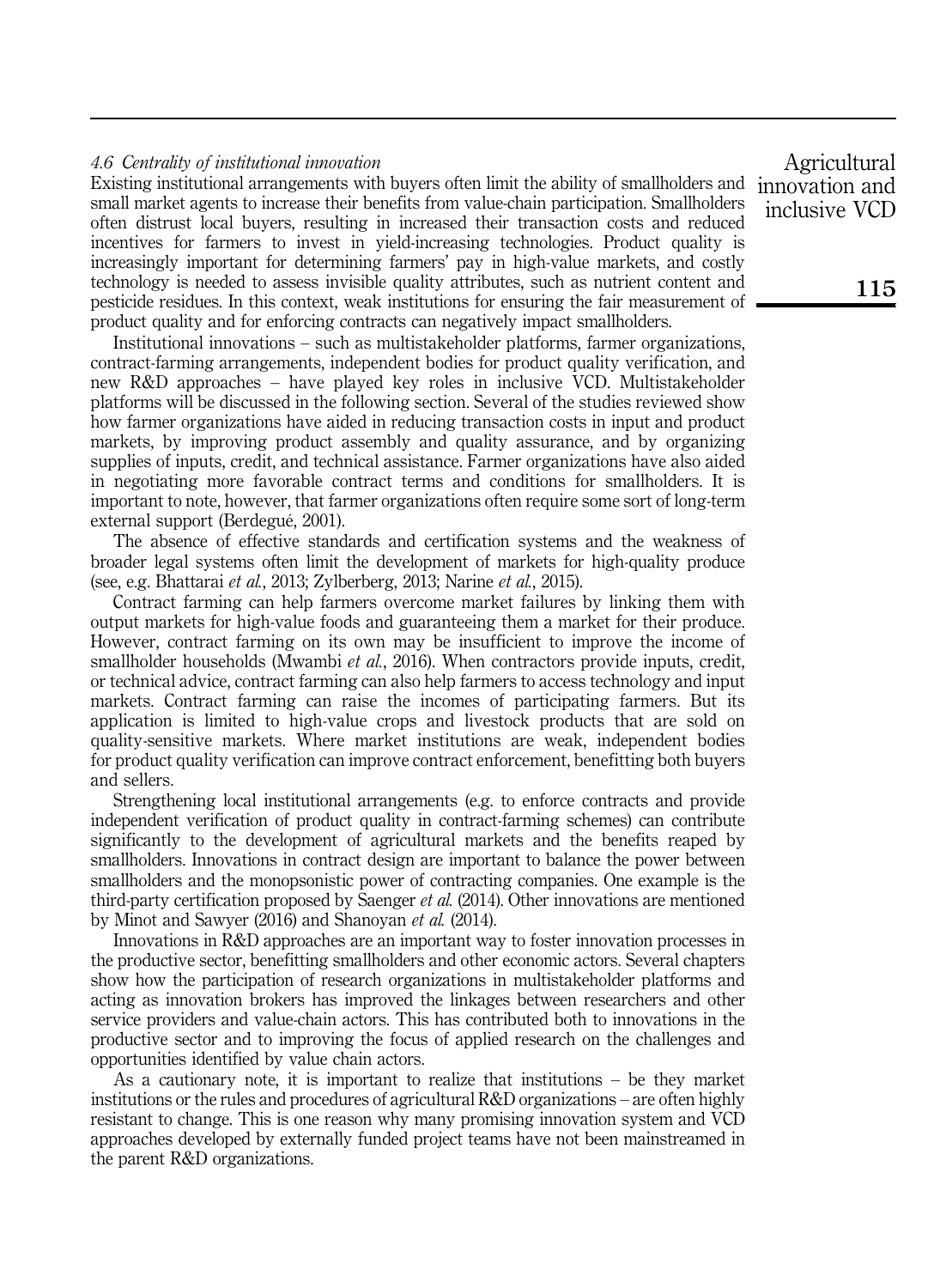4.7 Role of multistakeholder platforms in VCD JADEE

Many of the cases studied have involved multistakeholder platforms that engaged individuals with different – often conflicting – stakes in a common resource or process in social learning, trust building, and collective action. Some platforms have fostered market chain innovation, others have sought to improve chain governance and coordination, and yet others have promoted both innovation and improvement of market chain governance.

Effective facilitation, or innovation brokerage, is crucial for the success of multistakeholder platforms, and involves network formation, coordination, technical backstopping, mediation of disputes, advocacy, capacity building, and documentation of results. In recent years, many NGOs have developed their capacity for facilitating events, and some have further developed their capacities for innovation brokerage. Essential knowledge, attitudes, and skills for brokering innovation processes remain scarce in most agricultural research organizations, highlighting the need for investments in capacity development, if agricultural research organizations are to play useful roles in facilitating the work of platforms (Horton, 2012; Yusuf and Trondsen, 2014). Professionals based at a number of international and national R&D organizations have recently prepared a set of guidelines for designing, budgeting, and implementing successful innovation platforms (Schut et al., 2017).

Since innovation and VCD are complex processes, multistakeholder platforms need to be flexibly managed, learn from experience, and adapt to unfolding events. Several of the platforms analyzed played different roles at different times and their structures evolved accordingly.

Mechanisms for platform funding, planning, management, and governance need to allow for continual adaptation to emerging challenges and opportunities. Platform managers need the support of learning-oriented monitoring and evaluation. They also need evidence of impacts to justify platform funding. Since platforms facilitate processes, but do not themselves produce tangible results, it is difficult to demonstrate their value through impact studies. Developing the capacities needed for learning, documentation, and impact assessment remains a challenge for many platforms.

Platforms can have various degrees of formality and longevity. Some have written charters and official government recognition, but most have less formal structures and operate through more informal interactions among actors for specific purposes. Where platforms are concerned with natural resources management, their longevity is crucial for achieving sustainable results. But transitory development coalitions can play useful roles in promoting innovation and inclusive VCD.

The studies reviewed illustrate how socioeconomic, institutional, ecological, and technical conditions vary widely over time and space, and consequently, interventions that promote inclusive VCD need to be tailored to fit specific local conditions and evolve in response to changing conditions, opportunities, and threats. The policy implication is that while general principles of agricultural innovation and VCD are broadly applicable, rigid models for innovation platforms cannot simply be scaled up or transferred from one place to another.

The need for flexible arrangements and quick responses can make it difficult for public sector R&D organizations to participate effectively in platforms. For this reason, organizational reforms may be needed in many agricultural research organizations to be able to play effective roles in promoting innovation and inclusive VCD[4].

# 5. Priorities for future research

This review suggests a number of priorities for future research, which fall under five broad headings.

116

8,1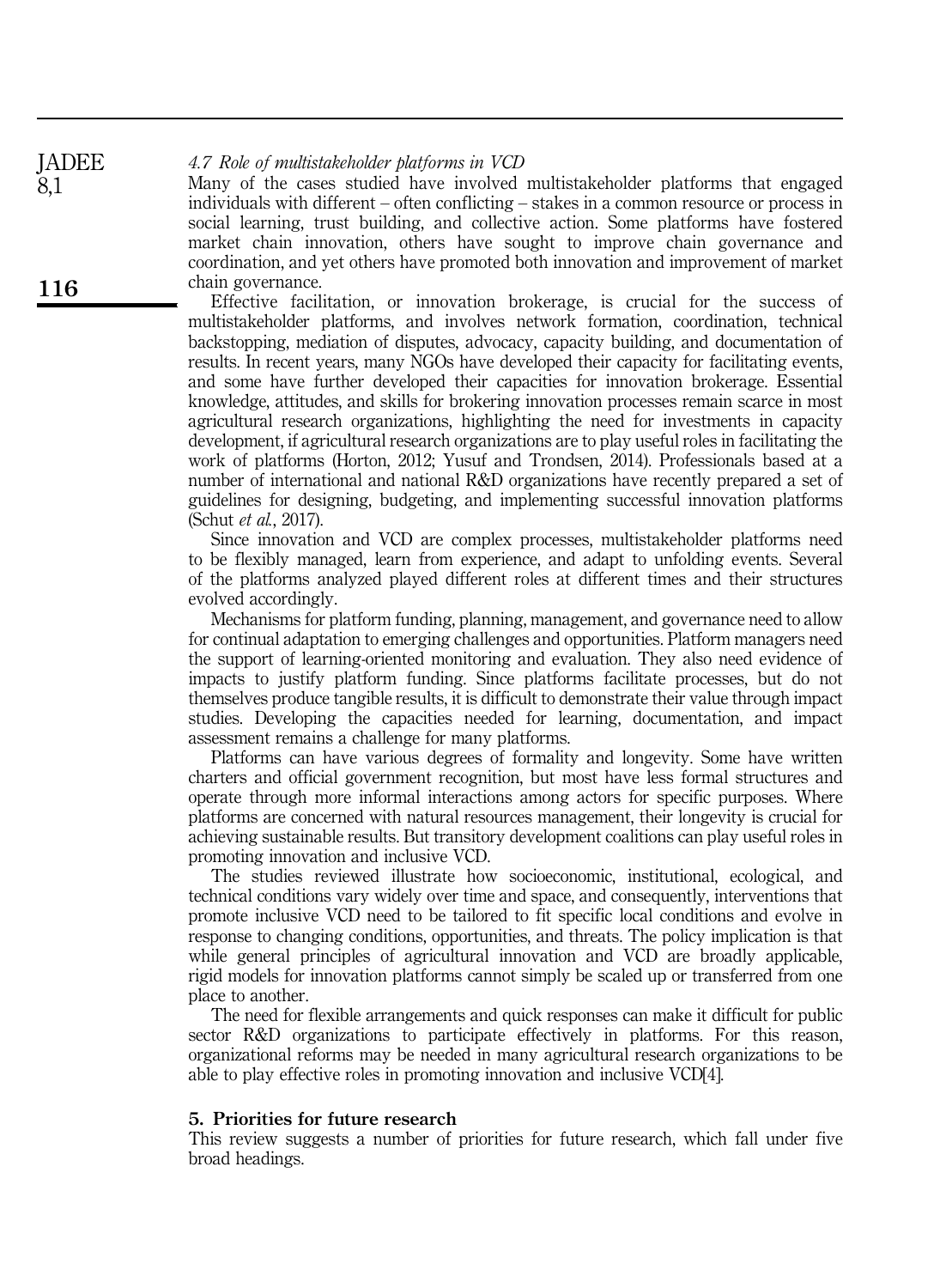# 5.1 Methods for implementing asset-based approaches to VCD

There is a broad consensus that the asset endowments of smallholders and other market chain actors shape their ability to participate in and benefit from VCD. Important issues related to asset endowments that shape the capacity of resource-poor actors to participate in value chains include livelihood and business strategies, access to financial, technical, and business-related services for building asset endowments over time, and the overall business environment in which these actors operate.

Where access to productive assets is limited, actors are less likely to investment in activities linked to a given value chain, either because they lack a capacity to do so or would face major trade-offs to shift assets toward relatively risky and uncertain market-related activities.

VC interventions typically have targeted only some of the underlying constraints to market participation by resource-poor actors. Practical methods are needed for more holistic assessments of asset endowments that would better inform the planning and implementation of VC interventions.

There is urgent need for deeper learning from experiences to design VC interventions, to respond more effectively to the needs and circumstances of resource-poor actors. Methods are needed for managing the inherent complexity of VCD with small businesses and the rural poor, the wide variety of conditions under which VC interventions are implemented, and contemporary pressures faced by development agencies to achieve greater outcomes under pressing time and budget constraints.

In particular, methods are needed for determining the "value-chain readiness" of the potential participants and capturing gender differences along the value chain. More practical methods are also needed for incorporating learning-oriented monitoring and evaluation into VCD interventions.

## 5.2 Membership, management, and facilitation of multistakeholder platforms

Comparative assessment of experiences with different types of platform, management systems, and facilitation arrangements is needed to clarify how such things as member diversity, the formality of management structures and systems, and different facilitation arrangements influence platform performance in different contexts. More systematic evaluation is also needed to assess the impacts of innovation platforms and their cost-effectiveness relative to other types of innovation brokerage and mechanisms for improving market governance. Since the present review was conducted, Dror et al. (2016) have published several experiences with innovation platforms for agricultural development, and Schut et al. (2017) have published guidelines on how to design, budget, and implement innovation platforms. These publications have added valuable information on some of the knowledge gaps concerning innovation platforms, which have been identified in the present paper.

## 5.3 Evaluation approaches

Applied research and evaluation are needed to draw lessons from experience and test the (often implicit) assumptions and the action and change models that guide value chain interventions. Interventions for inclusive VCD present evaluators with numerous challenges. Most of the studies reviewed highlight the need to improve evaluation and learning among private sector stakeholders, development agencies, and researchers, in order to support adaptive management, to provide information on cost-effectiveness, to strengthen accountability for the resources used, and to answer more fundamental questions related to the value and benefits of inclusive VCD, *vis-à-vis* alternative approaches for improving the lot of the rural poor. It is also important to reduce the burden and cost of evaluations and to identify practical methods for assessing changes along the value chain. Different approaches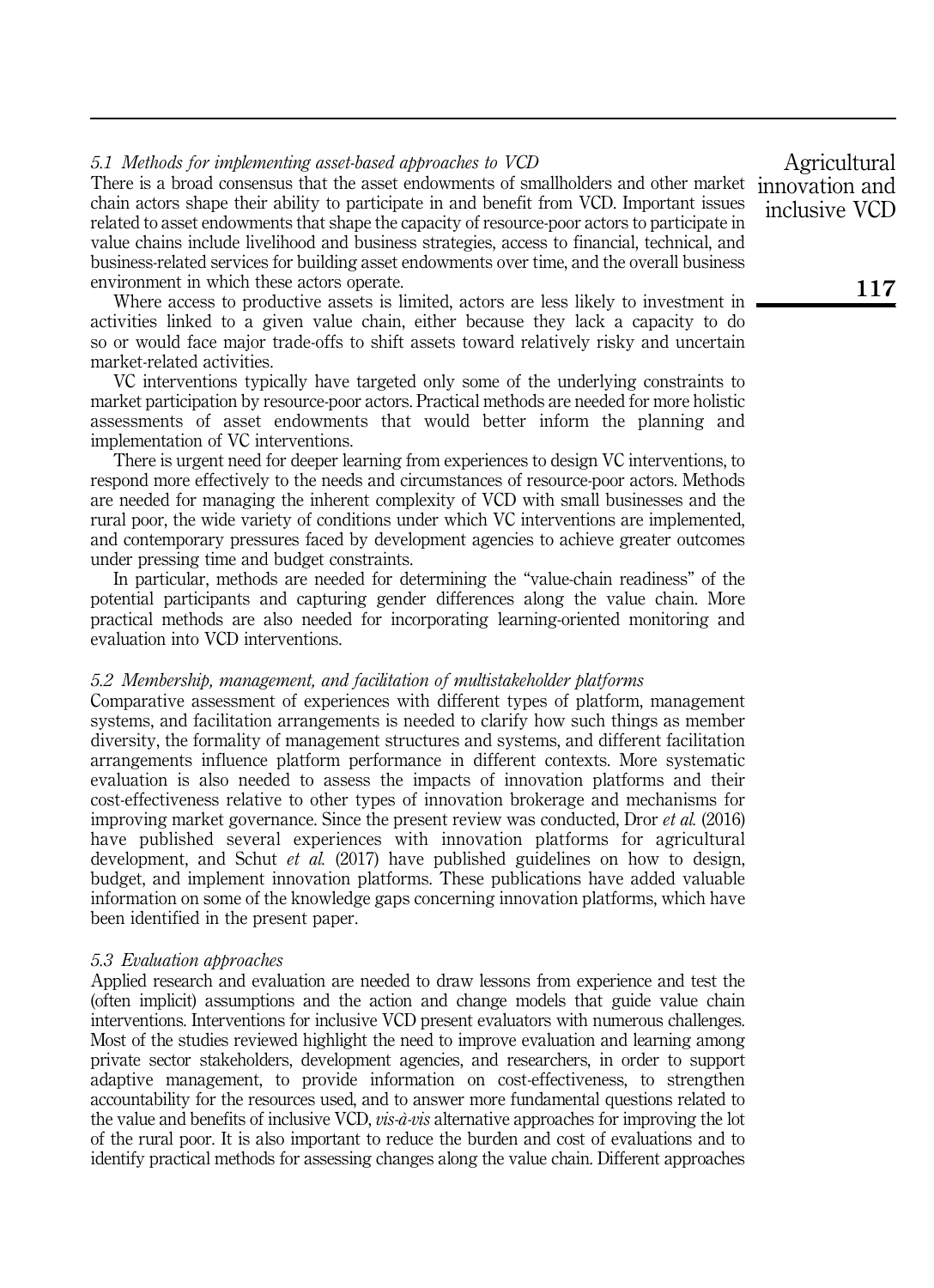to learning are needed, ranging from structured learning approaches within the context of a particular VC (with the aim to identify bottlenecks and adjust actions), to more externally led evaluations ( for impact assessment and to satisfy accountability requirements). Perhaps the most important potential value of evaluation is to provide businesses and development agencies with context-specific guidance on how to design, implement, and monitoring programs for advancing inclusive VCD – what might works, what is not likely to work, and what safeguards and alternative planning scenarios might be available.

Research is needed to find the ways to capture heterogeneity and achieve greater impact at scale – that is, to understand how much the results achieved can be extrapolated to other areas or even other value chains of similar commodities. In most impact evaluations, it is assumed that the estimated treatment effects can be generalized to broader populations in different locations. However, since both the individuals and the locations may have different characteristics, the impacts may vary significantly across locations. Several authors have questioned policy recommendations that they believe are based on the implicit extrapolation from a small number of trials to a wide variety of dissimilar contexts (Deaton, 2010; Pritchett and Sandefur, 2013). A growing body of empirical research shows that identical policies have different effects among individuals with the same observed characteristics living in different contexts, because of unobserved differences between populations. Hence, methods are needed that account for heterogeneity across locations, or we need to design evaluations that take this issue into account from the beginning to be able to assure that a successful intervention can be scaled up and we can clearly identify in advance the potential magnitude of its impact.

A number of the articles reviewed rely less on experimental evaluation approaches and more on participatory and collaborative ones. There is active exploration of such methods in the fields of program evaluation and sustainability science (Patton, 2008, 2011; Cash et al., 2003; Clark et al., 2016). Applied research is needed to ascertain the utility of these and other related methods in the realm of inclusive VCD, to generate information that decision makers consider salient, legitimate, and credible, and actually utilize to inform their decisions.

#### 5.4 Scaling up the impact of value chain interventions

Following on the discussion in Section 5.3, most of the documented experiences with inclusive VCD have been at the level of pilot projects. Many questions remain concerning the feasibility of expanding and extending these pilots to achieve greater impact; and how best to scale up promising approaches while taking into consideration the heterogeneity of conditions in which VCD takes place.

VC approaches cannot be simply "scaled up" or "transferred" to other settings. However they may be usefully adapted and applied elsewhere, if attention is paid to the local context. As an example, the participatory market chain approach was developed to respond to a set of problems with a specific crop in a specific region. However, through capacity-building efforts, the approach has also been applied with other crops facing other challenges and opportunities in other countries. The approach was not simply "transferred" from one place to another. In each case, capacity development was a priority, and local professionals developed the ability to adapt the approach to fit local circumstances and needs. The approach has contributed most to development where it has been employed as one part of a broader set of interventions that have included research, strengthening multi-sectorial platforms, policy influence, and public awareness (Ordinola et al., 2014).

Partnering is generally believed to be crucial for upscaling, and different types of partnership may be needed for achieving large-scale impacts. Applied research and evaluation are needed to synthesize lessons for upscaling VCD, and for assessing the extent to which lessons learned in other fields of development could be usefully applied for scaling up the results of inclusive VCD[5].

118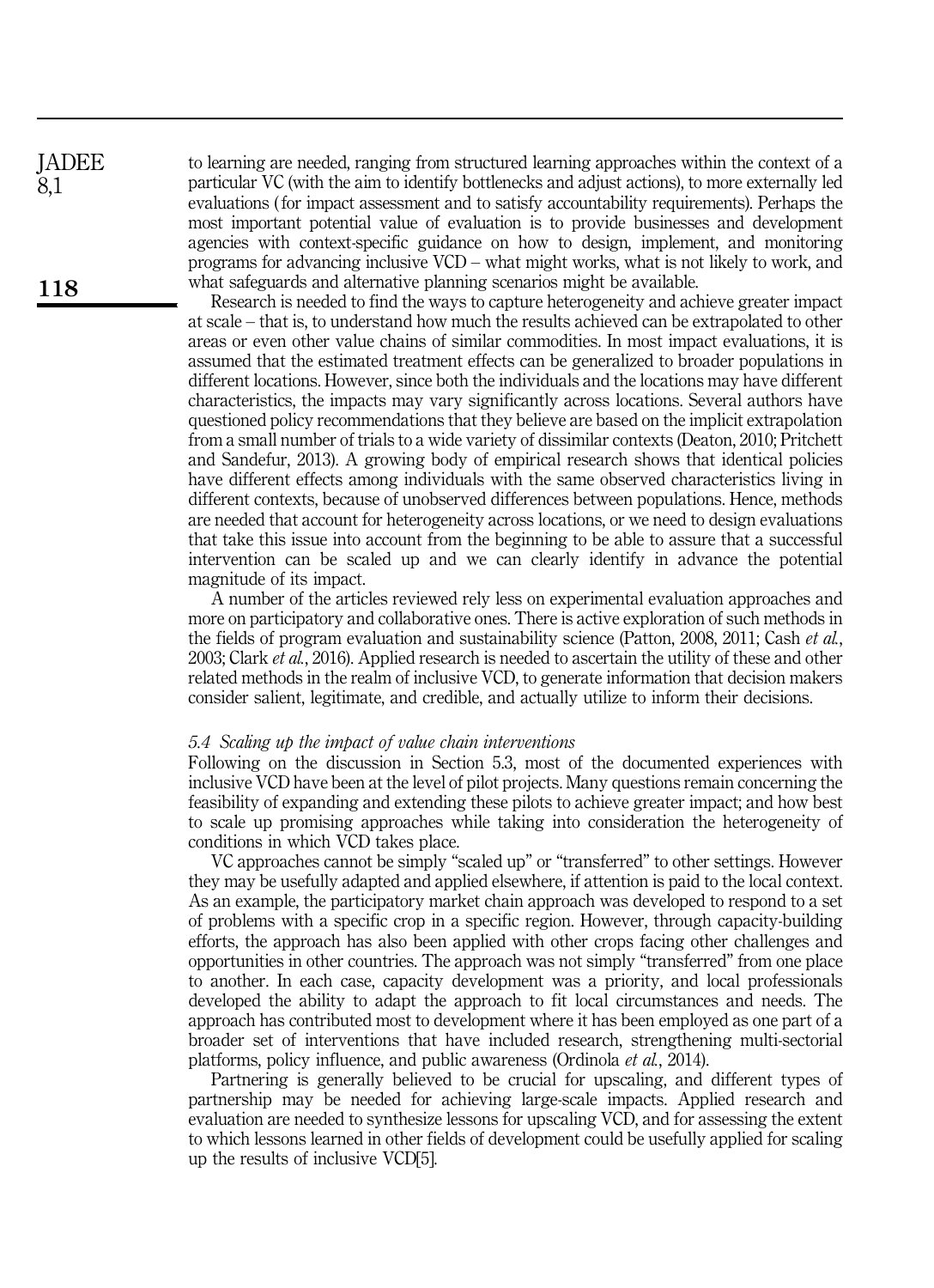# 5.5 Application of a gender lens

Women participate in many activities along value chains, and value chain may have differential impacts on women and men. More applied research and systematic evaluation is needed to offer donors, researchers, and development professionals with practical and effective methods and tools for designing and implementing intervention strategies that enhance the benefits realized by women who participate in value chains. Some experiences have been documented and offer recommendations for mainstreaming gender in agricultural innovation processes (Polar *et al.*, 2015) and in value-chain interventions (Mayanja et al., 2016). These should be reviewed with an eye to developing more inclusive agricultural innovation and VCD processes. Deeper insights into the opportunities to improve women's' benefits from VCD may provide guidance on how to better incorporate youth, ethnic minorities, and other underrepresented groups in VCD. In addition, it will be important to look at gender across the value chain and identify if there is gender exclusion, wage gaps, or segmentation (where some part of the chain (e.g. household processing) is dominated by females). Knowing such things is needed to increase empowerment of women, which goes beyond improving women's access to markets and ensures that women have opportunities to earn more income and accumulate more assets.

## Notes

- 1. The CGIAR is a network of research centers established in the 1970s to mobilize modern science to expand the production of basic foods in developing countries. The network, which currently includes 15 research centers, has the mission of working to advance agricultural science and innovation to enable poor people, especially women, to better nourish their families, and improve productivity and resilience so they can share in economic growth and manage natural resources in the face of climate change and other challenges [\(www.cgiar.org/our-strategy](www.cgiar.org/our-strategy)).
- 2. The book is available at the eLibrary of the International Food Policy Research Institute, available at:<http://ebrary.ifpri.org/cdm/ref/collection/p15738coll2/id/130788>
- 3. For general discussions of the implications of complexity for design, implementation, and evaluation of interventions, see Patton (2011) and Bamberger et al. (2016).
- 4. Horton (2012) discusses the types of organizational changes that may be needed.
- 5. For example, reviews of experiences with scaling up at the International Fund for Agricultural Development and the United Nations Development Program have drawn potentially useful lessons (Hartman et al., 2013; Begovic et al., 2017).

## References

- Aramyan, L., Lansink, A. and van Kooten, O. (2005), "Testing a performance measurement framework for agri-food supply chains (abstract)", Developing Entrepreneurship Abilities to Feed the World in a Sustainable Way, 15th International Farm Management Conference, São Paulo, August 14-29.
- Ashby, J. (2009), "Fostering farmer first methodological innovation: organizational learning and change in international agricultural research", in Scoones, I. and Thompson, J. (Eds), Farmer First Revisited: Innovation for Agricultural Research and Development, Practical Action Publishing, Rugby, pp. 39-45.
- Ayele, S., Duncan, A., Larbi, A. and Tan Khanh, T. (2012), "Enhancing innovation in livestock value chains through networks: lessons from fodder innovation case studies in developing countries", Science & Public Policy, Vol. 39 No. 3, pp. 333-346.
- Bamberger, M., Vaessen, J. and Raimondo, E. (Eds) (2016), *Dealing with Complexity in Development* Evaluation: A Practical Approach, Sage, Los Angeles, CA.

Agricultural innovation and inclusive VCD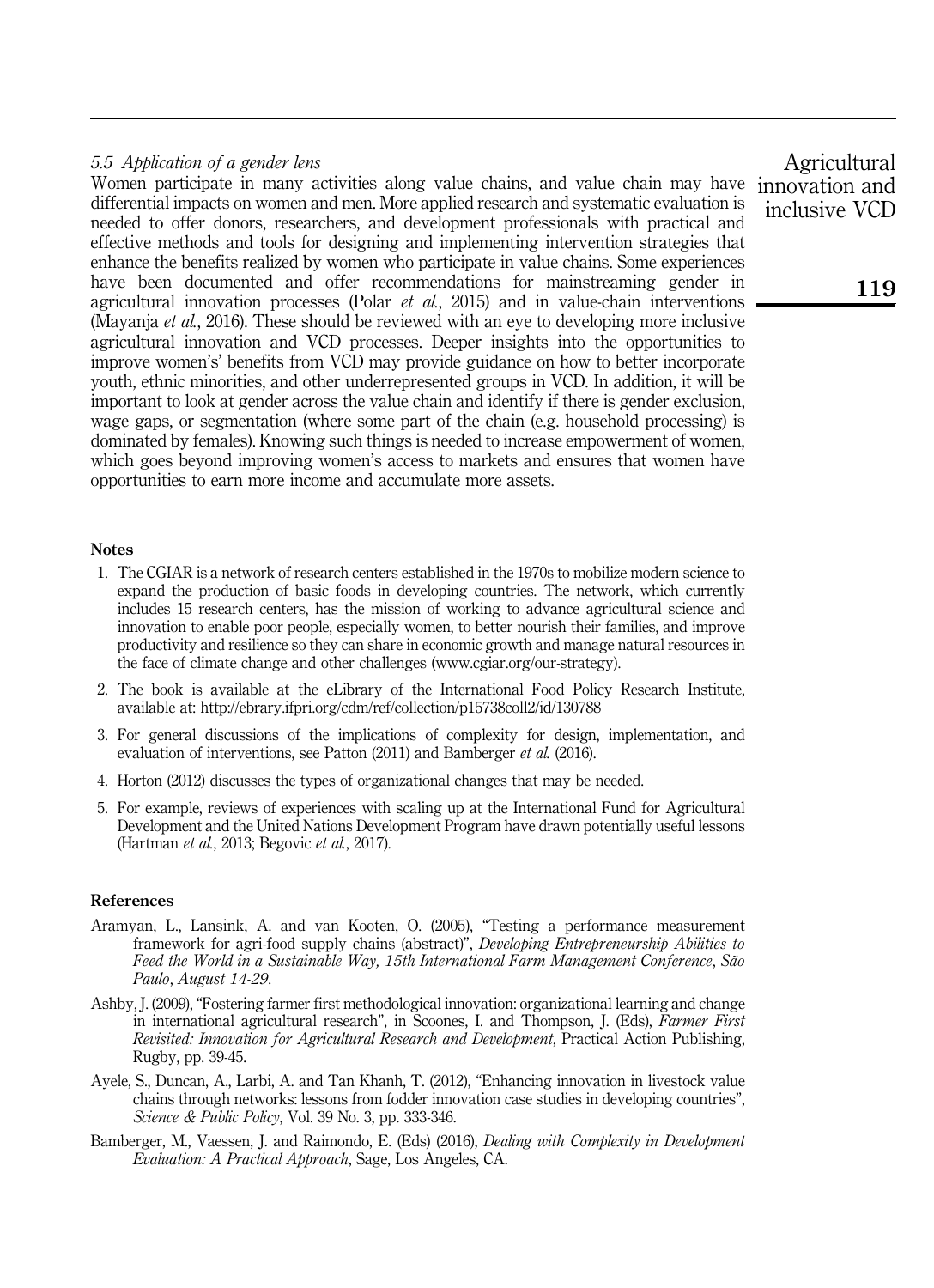| <b>JADEE</b><br>8,1 | Begovic, M., Linn, J. and Vrbensky, R. (2017), "Scaling up the impact of development interventions:<br>lessons from a review of UNDP country programs", Global Economy & Development<br>Working Paper No. 101, The Brookings Institute, Washington, DC.                                              |
|---------------------|------------------------------------------------------------------------------------------------------------------------------------------------------------------------------------------------------------------------------------------------------------------------------------------------------|
|                     | Berdegué, J. (2001), "Cooperating to compete: associative peasant business firms in Chile", doctoral<br>thesis, Wageningen Agricultural University, Wageningen.                                                                                                                                      |
| 120                 | Berdegue, J.A., Bebbington, A. and Escobal, A. (2015), "Conceptualizing spatial diversity in Latin<br>American rural development: structures, institutions, and coalitions", World Development,<br>Vol. 73, September, pp. 1-10.                                                                     |
|                     | Bhattarai, S., Lyne, M. and Martin, S. (2013), "Assessing the performance of a supply chain for organic<br>vegetables from a smallholder perspective", Journal of Agribusiness in Developing and Emerging<br><i>Economies</i> , Vol. 3 No. 2, pp. 101-118.                                           |
|                     | Biggs, S. (1990), "A multiple source of innovation model of agricultural research and technology<br>promotion", <i>World Development</i> , Vol. 18 No. 11, pp. 1481-1490.                                                                                                                            |
|                     | Cash, D., Clark, W., Alcock, F., Dickson, N., Eckley, N., Guston, D., Jager, J. and Mitchell, R. (2003),<br>"Knowledge systems for sustainable development", Proceedings of the National Academy of<br>Sciences of the USA, Vol. 100 No. 14, pp. 8086-8091.                                          |
|                     | Cavatassi, R., González-Flores, M., Winters, P., Andrade-Piedra, J., Espinosa, P. and Thiele, G. (2011),<br>"Linking smallholders to the new agricultural economy: the case of the <i>plataformas</i><br>de concertación in Ecuador", Journal of Development Studies, Vol. 47 No. 10, pp. 1545-1573. |
|                     | Clark, W., Kerkhoff, L., Lebel, L. and Gallopin, G. (2016), "Crafting usable knowledge for sustainable<br>development", Proceedings of the National Academy of Sciences of the USA, Vol. 113 No. 17,<br>pp. 4570-4578.                                                                               |
|                     | Deaton, A. (2010), "Instruments, randomization, and learning about development", Journal of Economic<br><i>Literature</i> , Vol. 48 No. 2, pp. 424-455.                                                                                                                                              |
|                     | Devaux, A., Horton, D., Velasco, C., Thiele, G., López, G., Bernet, T., Reinoso, I. and Ordinola, M. (2009),<br>"Collective action for market chain innovation in the Andes", Food Policy, Vol. 34 No. 1, pp. 31-38.                                                                                 |
|                     | Devaux, A., Ordinola, M., Mayanja, S., Campilan, D. and Horton, D. (2013), "The participatory market<br>chain approach: from the Andes to Africa and Asia", Papa Andina Innovation Brief No. 1,<br>International Potato Center, Lima.                                                                |
|                     | Devaux, A., Torero, M., Donovan, J. and Horton, D. (Eds) (2016), Innovation for Inclusive Value Chain<br>Development: Successes and Challenges, International Food Policy Research Institute,<br>Washington, DC.                                                                                     |
|                     | Dolan, C. and Humphrey, J. (2000), "Governance and trade in fresh vegetables: impact of UK<br>supermarkets on horticulture industry", Journal of Development Studies, Vol. 37 No. 2, pp. 147-176.                                                                                                    |
|                     | Donovan, J. and Poole, N. (2014), "Changing asset endowments and smallholder participation in higher<br>value markets: evidence from certified coffee producers in Nicaragua", Food Policy, Vol. 44, pp. 1-13.                                                                                       |
|                     | Donovan, J., Stoian, D. and Poe, K. (2017), "Value chain development in Nicaragua: prevailing<br>approaches and tools and persistent gaps", Enterprise Development and Microfinance, Vol. 28<br>Nos 1/2, pp. 10-27.                                                                                  |
|                     | Donovan, J., Franzel, S., Cunhja, M., Gyau, A. and Mithofer, D. (2015), "Guides for value chain<br>development: a comparative review", Journal of Agribusiness in Developing and Emerging<br><i>Economies</i> , Vol. 5 No. 1, pp. 2-23.                                                              |
|                     | Dror, I., Cadilhon, J., Schut, M., Misiko, M. and Maheshwari, S. (2016), <i>Innovation Platforms for</i><br>Agricultural Development: Evaluating the Mature Innovation Platforms Landscape, Rutledge,<br>London and New York, NY.                                                                    |
|                     | Giuliani, A., Hintermann, F., Rojas, W. and Padulosi, S. (Eds) (2012), <i>Biodiversity of Andean Grains:</i><br>Balancing Market Potential and Sustainable Livelihoods, Bioversity International, Rome.                                                                                              |
|                     | Haggblade, S., Hazell, P. and Reardon, T. (2010), "The rural non-farm economy: prospects for growth<br>and poverty reduction", <i>World Development</i> , Vol. 38 No. 10, pp. 1429-1441.                                                                                                             |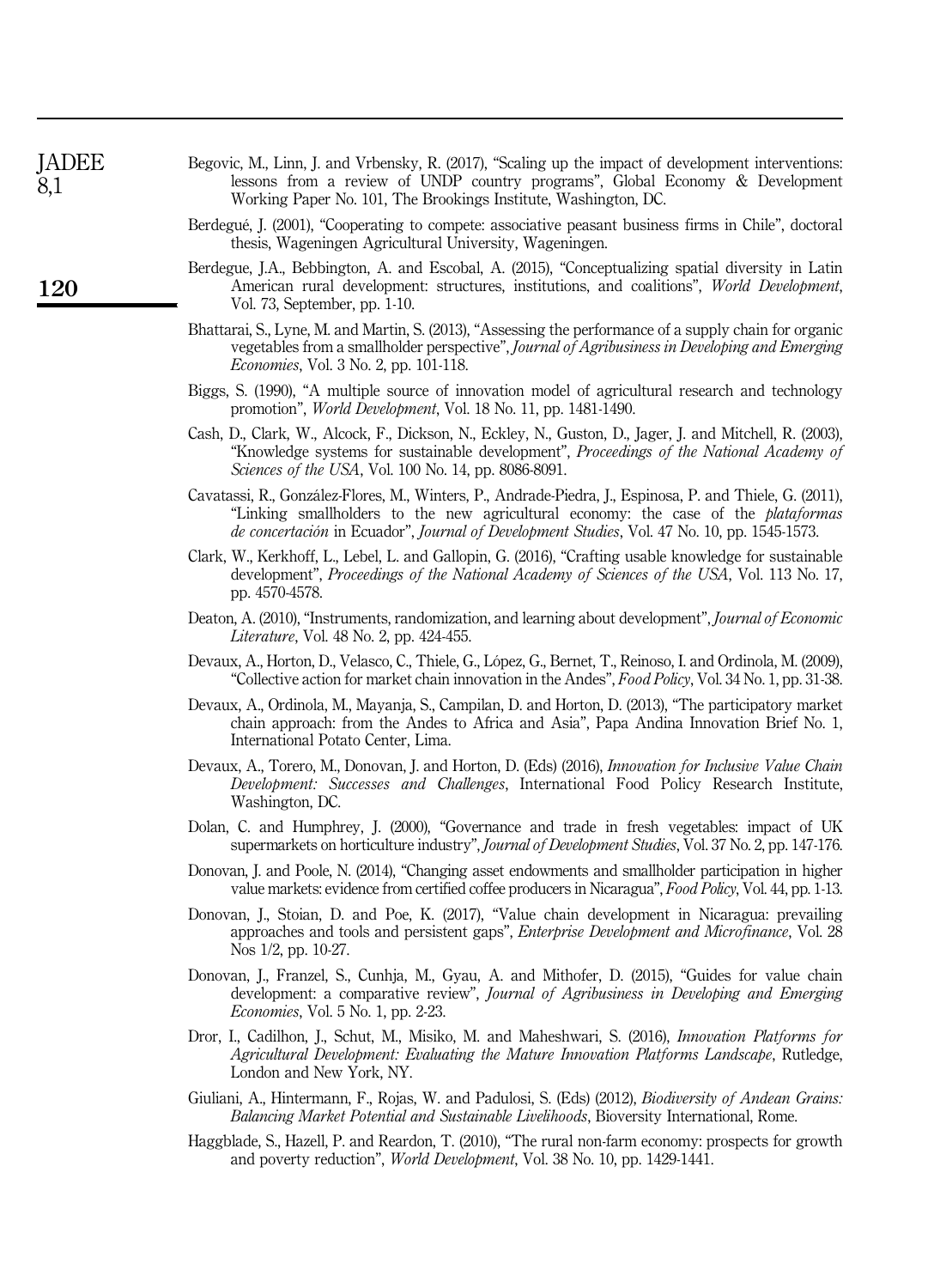- Hall, A. (2009), "Challenges to strengthening agricultural innovation systems: where do we go from here?", in Scoones, I. and Thompson, J. (Eds), Farmer First Revisited: Innovation for Agricultural Research and Development, Practical Action Publishing, Rugby, pp. 30-38.
- Hartmann, A., Kharas, H., Kohl, R., Linn, J., Massler, B. and Sourang, C. (2013), "Scaling up programs for the rural poor: IFAD's experience, lessons and prospects (Phase 2)", Global Economy and Development Working Paper No. 54, The Brookings Institute, Washington, DC.
- Hazell, P. and Rahman, A. (Eds) (2014), New Directions for Smallholder Agriculture, Oxford University Press, Oxford.
- Horton, D. (2012), "Organizational change for learning and innovation", Agricultural Innovation Systems: An Investment Sourcebook, World Bank, Washington, DC, pp. 316-325.
- Horton, D., Rotondo, E., Paz Ybarnegaray, R., Hareau, G., Devaux, A. and Thiele, G. (2013), "Lapses, infidelities, and creative adaptations: lessons from evaluation of a participatory market development approach in the Andes", Evaluation & Program Planning, Vol. 39, August, pp. 28-41.
- Humphrey, J. and Navas-Alemán, L. (2010), "Value chains, donor interventions and poverty reduction: a review of donor practice", IDS Research Report No. 63, Institute of Development Studies, Brighton.
- Kilelu, C., Klerkx, L. and Leeuwis, C. (2013), "Unraveling the role of innovation platforms in supporting co-evolution of innovation: contributions and tensions in a smallholder dairy development programme", Agricultural Systems, Vol. 118, June, pp. 65-77.
- Klerkx, L., Hall, A. and Leeuwis, C. (2009), "Strengthening agricultural innovation capacity: are innovation brokers the answer?", International Journal of Agricultural Resources, Governance and Ecology, Vol. 8 Nos. 5/6, pp. 409-438.
- Lambert, D. and Pohlen, T. (2001), "Supply chain metrics", *International Journal of Logistics* Management, Vol. 12 No. 1, pp. 1-19.
- Lele, U. (2004), The CGIAR at 31: An Independent Meta-Evaluation of the Consultative Group on International Agricultural Research, World Bank, Washington, DC.
- Lohman, C., Fortuin, L. and Wouters, M. (2004), "Designing a performance measurement system: a case study", European Journal of Operational Research, Vol. 15 No. 6, pp. 267-286.
- McCalla, A. (2014), "CGIAR reform why so difficult?", Working Paper No. 14-001, Department of Agricultural and Resource Economics, University of California at Davis, Davis CA.
- Madrigal, L. and Torero, M. (2016), "Using quantitative tools to measure gender differences within value chains", in Devaux, A., Torero, M., Donovan, J. and Horton, D. (Eds), Innovation for Inclusive Value Chain Development: Successes and Challenges, International Food Policy Research Institute, Washington, DC, pp. 441-464.
- Mayanja, S., Akello, B., Horton, D., Kisauzi, D. and Magala, D. (2012), "Value chain development in Uganda: lessons from the participatory market chain approach", Banwa, Vol. 9 Nos 1/2, pp. 64-96.
- Mayanja, S., Barone, S., McEwan, M., Thomas, B., Amaya, N., Terrillon, J., Velasco, C., Babini, C., Thiele, G., Prain, G. and Devaux, A. (2016), Prototype Guide for Integrating Gender into Participatory Market Chain Approach, International Potato Center, Lima.
- Minot, N. and Sawyer, B. (2016), "Contract farming in developing countries: theory, practice, and policy implications", in Devaux, A., Torero, M., Horton, D. and Donovan, J. (Eds), Innovation for Inclusive Value Chain Development: Successes and Challenges, International Food Policy Research Institute, Washington, DC, pp. 127-155.
- Mwambi, M., Oduol, J., Msehga, P. and Saidi, M. (2016), "Does contract farming improve smallholder income? The case of avocado farmers in Kenya", Journal of Agribusiness in Developing and Emerging Economies, Vol. 6 No. 1, pp. 2-20.
- Narine, L., Ganpat, W. and Seepersad, G. (2015), "Demand for organic produce: Trinidadian consumers' willingness to pay for organic tomatoes", Journal of Agribusiness in Developing and Emerging Economies, Vol. 5 No. 1, pp. 76-91.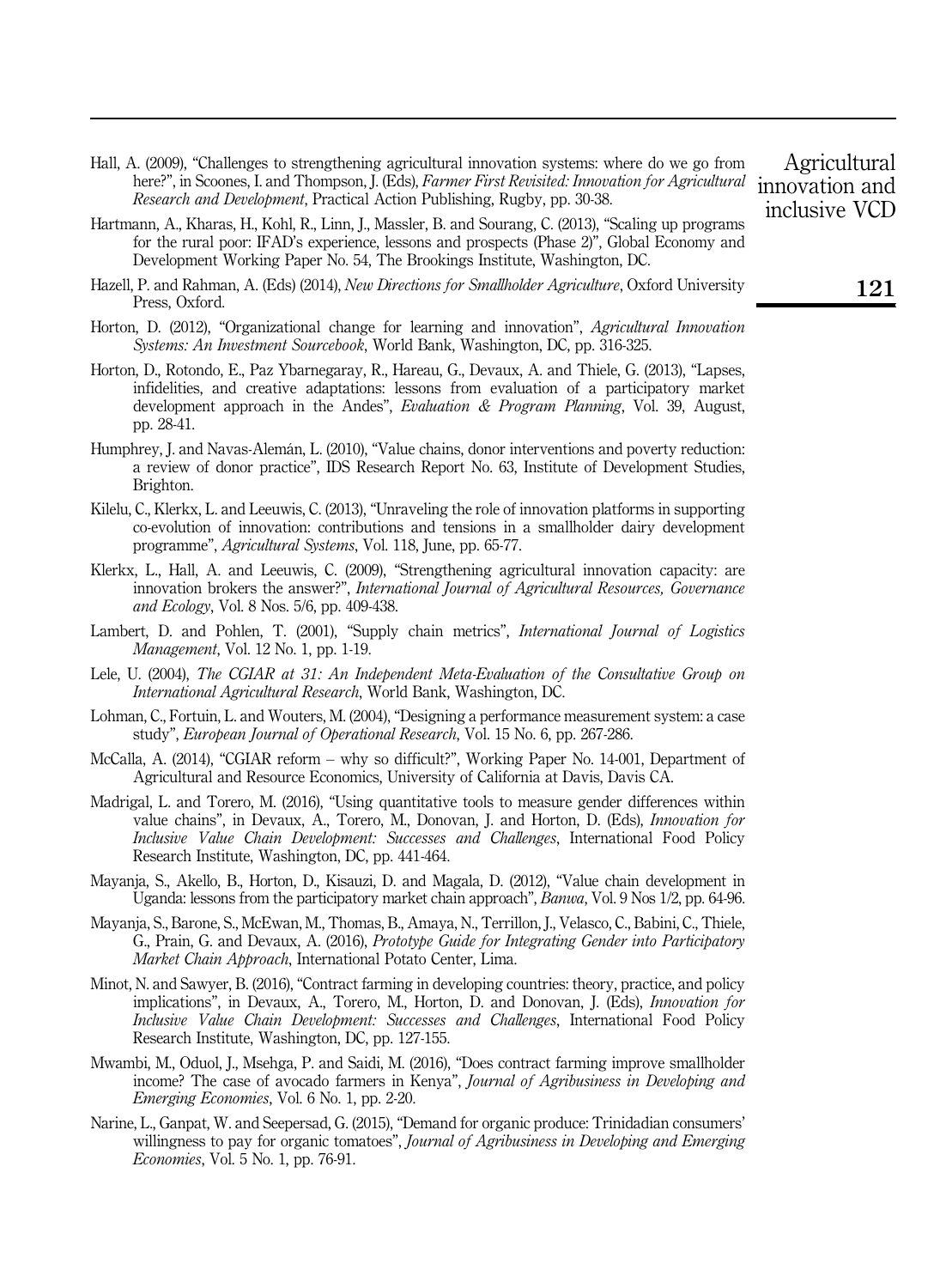| 8,1 | PMCA and potato market chain innovation in Peru", Papa Andina Innovation Brief No. 3,<br>International Potato Center, Lima.                                                                                                                                                                                                                                                                                                                                                                                                                                                                                                              |  |  |  |  |  |
|-----|------------------------------------------------------------------------------------------------------------------------------------------------------------------------------------------------------------------------------------------------------------------------------------------------------------------------------------------------------------------------------------------------------------------------------------------------------------------------------------------------------------------------------------------------------------------------------------------------------------------------------------------|--|--|--|--|--|
|     | Pant, L. and Hambly, H. (2009), "Innovation systems in renewable natural resource management and<br>sustainable agriculture: a literature review", African Journal of Science, Technology, Innovation<br>and Development, Vol. 1 No. 1, pp. 103-135.                                                                                                                                                                                                                                                                                                                                                                                     |  |  |  |  |  |
| 122 | Patton, M. (2008), Utilization-Focused Evaluation, Sage, Los Angeles, CA.                                                                                                                                                                                                                                                                                                                                                                                                                                                                                                                                                                |  |  |  |  |  |
|     | Patton, M. (2011), <i>Developmental Evaluation</i> , The Guilford Press, New York, NY.                                                                                                                                                                                                                                                                                                                                                                                                                                                                                                                                                   |  |  |  |  |  |
|     | Pingali, P. (2010), "Global agriculture R&D and the changing aid architecture", <i>Agricultural Economics</i> ,<br>Vol. 41 No. 1, pp. 145-153.                                                                                                                                                                                                                                                                                                                                                                                                                                                                                           |  |  |  |  |  |
|     | Polar, V., Babini, C. and Flores, P. (2015), Technology for Men and Women: Recommendations to<br>Reinforce Gender Mainstreaming in Agricultural Technology Innovation Processes for Food<br>Security, International Potato Center, La Paz.                                                                                                                                                                                                                                                                                                                                                                                               |  |  |  |  |  |
|     | Pritchett, L. and Sandefur, J. (2013), "Context matters for size: why external validity claims and<br>development practice don't mix", Working Paper No. 336, Center for Global Development, London.                                                                                                                                                                                                                                                                                                                                                                                                                                     |  |  |  |  |  |
|     | Raj, S.P. (2011), "Editorial", Journal of Agribusiness in Developing and Emerging Economies, Vol. 1 No. 1.                                                                                                                                                                                                                                                                                                                                                                                                                                                                                                                               |  |  |  |  |  |
|     | Reardon, T. and Timmer, P. (2012), "The economics of the food system revolution", Annual Review of<br>Resource Economics, Vol. 2012 No. 4, pp. 225-264.                                                                                                                                                                                                                                                                                                                                                                                                                                                                                  |  |  |  |  |  |
|     | Reardon, T., Barrett, C., Berdegué, J. and Swinnen, J. (2009), "Agrifood industry transformation and<br>small farmers in developing countries", World Development, Vol. 37 No. 11, pp. 1717-1727.                                                                                                                                                                                                                                                                                                                                                                                                                                        |  |  |  |  |  |
|     | Reardon, T., Chen, K., Minten, B. and Adriano, L. (2012), The Quiet Revolution in Staple Food Value<br><i>Chains: Enter the Dragon, the Elephant, and the Tiger, Asian Development Bank and</i><br>International Food Policy Research Institute, Mandaluyong City and Washington, DC.                                                                                                                                                                                                                                                                                                                                                    |  |  |  |  |  |
|     | Ricketts, K., Turvey, C. and Gomez, M. (2014), "Value chain approaches to development: smallholder<br>farmer perceptions of risk and benefits across three cocoa chains in Ghana", Journal of<br>Agribusiness in Developing and Emerging Economies, Vol. 4 No. 1, pp. 2-22.                                                                                                                                                                                                                                                                                                                                                              |  |  |  |  |  |
|     | Saenger, C., Torero, M. and Qaim, M. (2014), "Impact of third-party contract enforcement in agricultural<br>markets – a field experiment in Vietnam", American Journal of Agricultural Economics, Vol. 96<br>No. 4, pp. 1220-1239.                                                                                                                                                                                                                                                                                                                                                                                                       |  |  |  |  |  |
|     | Schut, M., Andersson, J., Dror, I., Kamanda, J., Sartas, M., Mur, R., Kassam, S., Brouwer, H., Stoian, D.,<br>Devaux, A., Velasco, C., Gramzow, A., Dubois, T., Flor, R.J., Gummert, M., Buizer, D., McDougall, C.,<br>Davis, K., Homann-Kee Tui, S. and Lundy, M. (2017), Innovation Platforms in Agricultural<br>Research for Development: Guidelines for Research, Development, and Funding Agencies on how<br>to Design, Budget, and Implement Successful Innovation Platforms, International Institute of<br>Tropical Agriculture and Wageningen University under the CGIAR Research Program on Roots<br>Tubers and Banana, Kigali. |  |  |  |  |  |
|     | Shanoyan, A., Ross, R., Gow, H. and Peterson, H. (2014), "Investment responses to third-party market<br>facilitation in Armenia", <i>Journal of Agribusiness in Developing and Emerging Economies</i> , Vol. 4<br>No. 2, pp. 98-114.                                                                                                                                                                                                                                                                                                                                                                                                     |  |  |  |  |  |
|     | Stoian, D., Donovan, J., Fisk, J. and Muldoon, M. (2012), "Value chain development for rural poverty<br>reduction: a reality check and a warning", <i>Enterprise Development &amp; Microfinance</i> , Vol. 23 No. 1,<br>pp. 54-69.                                                                                                                                                                                                                                                                                                                                                                                                       |  |  |  |  |  |
|     | Stür, W., Tan Khanh, T. and Duncan, A. (2013), "Transformation of smallholder beef cattle production in<br>Vietnam", International Journal of Agricultural Sustainability, Vol. 11 No. 4, pp. 363-381.                                                                                                                                                                                                                                                                                                                                                                                                                                   |  |  |  |  |  |
|     | Swaans, K., Cullen, B., van Rooyen, A., Adekunle, A., Ngwenya, H., Lema, Z. and Nederlof, S. (2013),<br>"Dealing with critical challenges in African innovation platforms: lessons for facilitation",<br>Knowledge Management for Development Journal, Vol. 9 No. 3, pp. 116-135.                                                                                                                                                                                                                                                                                                                                                        |  |  |  |  |  |
|     | Thiele, G., Devaux, A., Reinoso, H., Pico, H., Montesdeoca, F., Pumisacho, M., Andrade-Piedra, J., Velasco, C.,<br>Flores, P., Esprella, R., Thomann, A., Manrique, K. and Horton, D. (2011), "Multi-stakeholder<br>platforms for linking small farmers to value chains: evidence from the Andes", <i>International Journal</i><br>of Agricultural Sustainability, Vol. 9 No. 3, pp. 423-433.                                                                                                                                                                                                                                            |  |  |  |  |  |
|     |                                                                                                                                                                                                                                                                                                                                                                                                                                                                                                                                                                                                                                          |  |  |  |  |  |

Ordinola, M., Devaux, A., Bernet, T., Manrique, K., Lopez, G., Fonseca, C. and Horton, D. (2014), "The